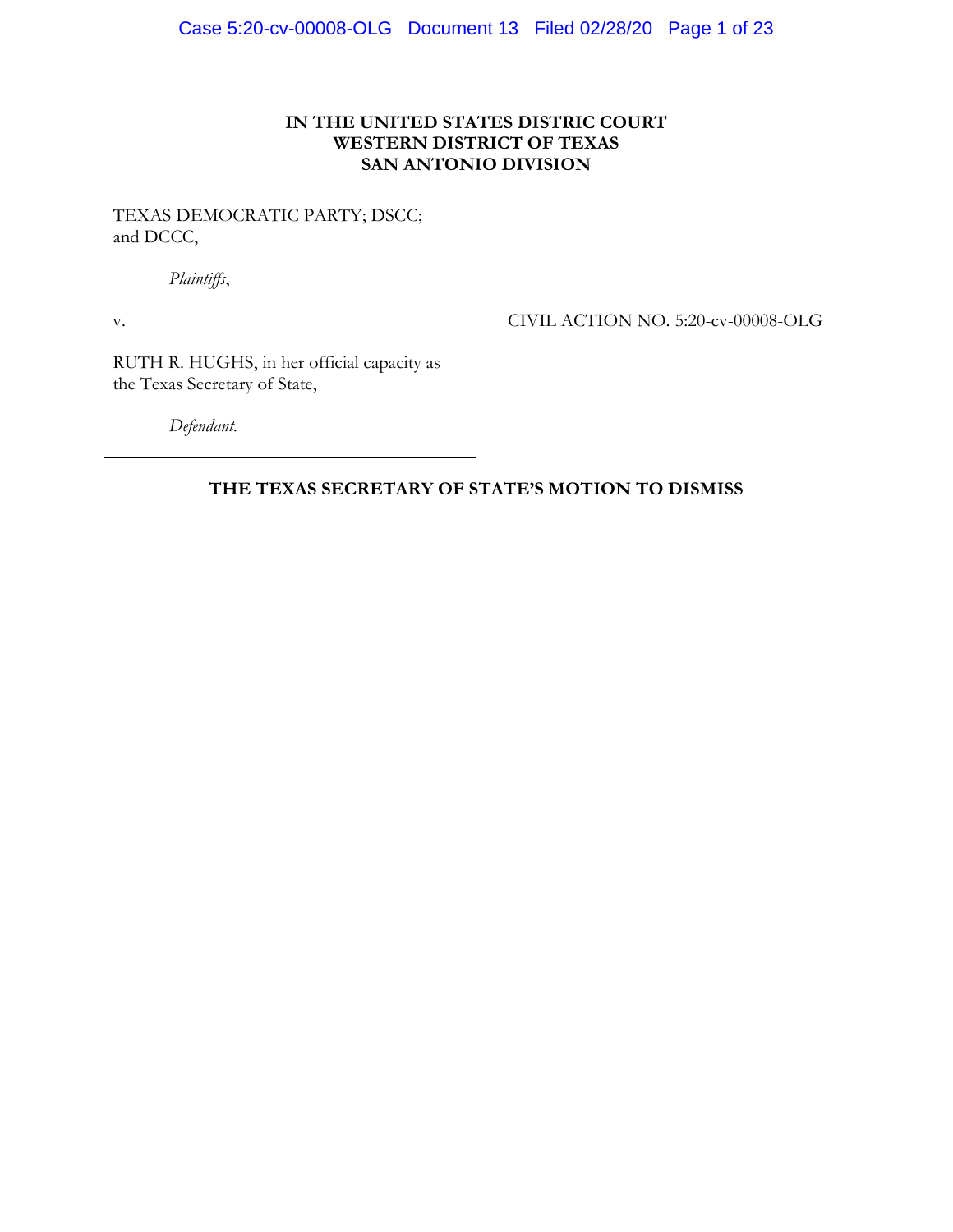# **TABLE OF CONTENTS**

| L.   |                 |  |
|------|-----------------|--|
|      | А.              |  |
|      | <b>B.</b>       |  |
| П.   |                 |  |
|      | А.              |  |
|      | <b>B.</b>       |  |
|      | $\mathcal{C}$ . |  |
| III. |                 |  |
| IV.  |                 |  |
|      | А.              |  |
|      | <b>B.</b>       |  |
|      | C.              |  |
|      |                 |  |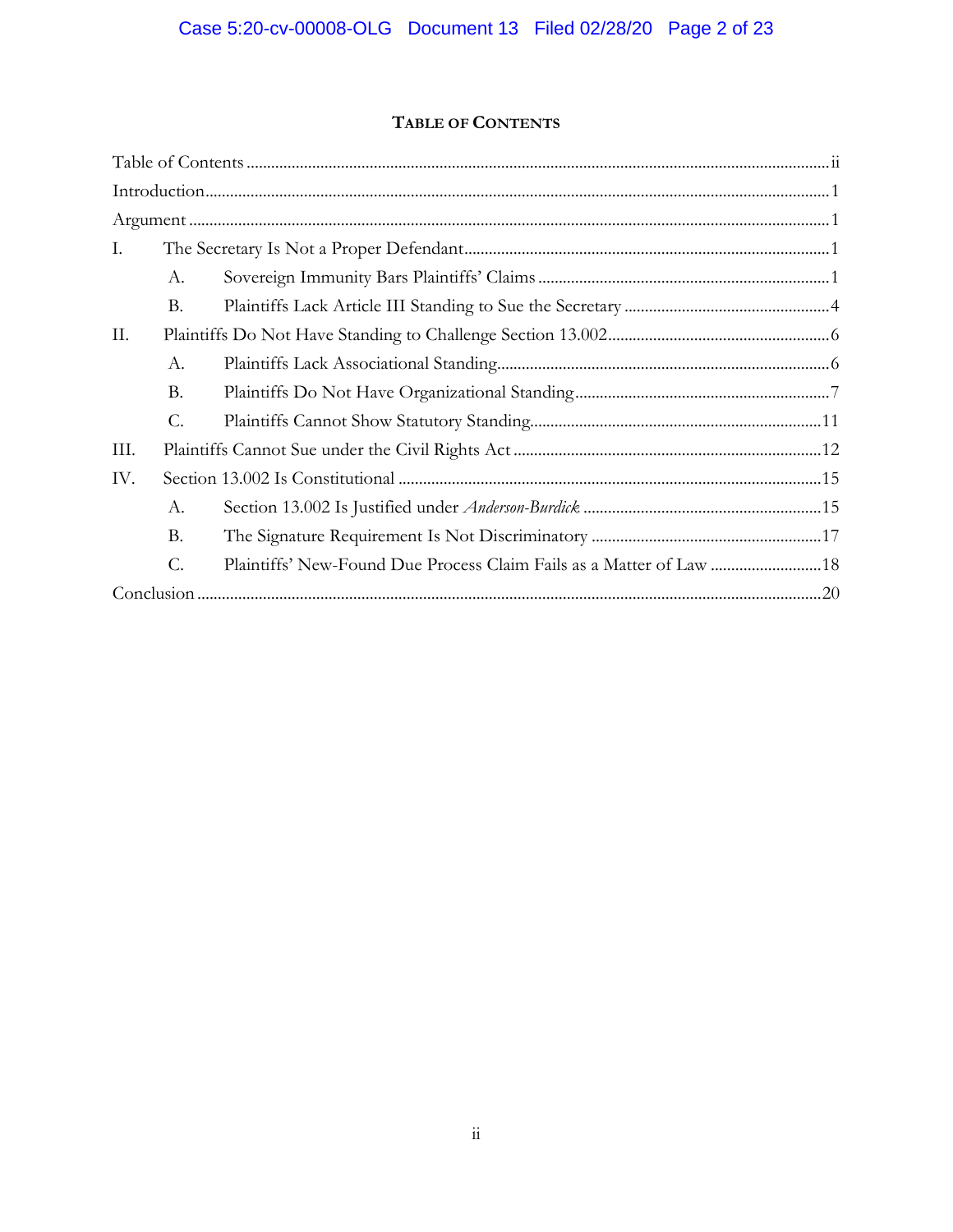#### **INTRODUCTION**

The Secretary of State moves to dismiss. *See* Fed. R. Civ. P. 12(b)(1), (6). The Texas Democratic Party, Democratic Senatorial Campaign Committee, and Democratic Congressional Campaign Committee ("Plaintiffs") complain that local officials have rejected voter registration applications submitted by third parties due to the lack of a proper signature. Those officials did so pursuant to the Texas Election Code's signature requirement. *See* Tex. Elec. Code § 13.002. Plaintiffs' complaint suffers from fundamental jurisdictional defects. First, Plaintiffs sued the Texas Secretary of State, even though she does not implement or enforce Section 13.002. Second, Plaintiffs have not plausibly alleged any certainly impending injury in fact that could support standing to seek prospective relief against the enforcement of Section 13.002.

Moreover, each of Plaintiffs' claims fails individually. For Count I, Plaintiffs do not have a private cause of action. Counts II, III, and IV should be dismissed because Section 13.002 is constitutional. It imposes, at most, a minimal burden on voters but advances weighty state interests in protecting the franchise. Moreover, Count IV—an improper effort to transform Plaintiffs' abandoned state-law claim into a due process claim—fails both because the Secretary is following state law and because "substantive due process" does not incorporate every jot and tittle of state law.

#### **ARGUMENT**

#### **I. The Secretary Is Not a Proper Defendant**

Plaintiffs' suit against the Secretary fails because she does not enforce Section 13.002. Local registrars approve or reject registration applications under the standards set out in the Texas Election Code. The Secretary neither handles applications herself nor controls the local officials who do. As a result, *Ex parte Young* does not apply, and Plaintiffs lack standing to sue the Secretary.

#### **A. Sovereign Immunity Bars Plaintiffs' Claims**

Sovereign immunity precludes claims against state officials unless the *Ex parte Young* exception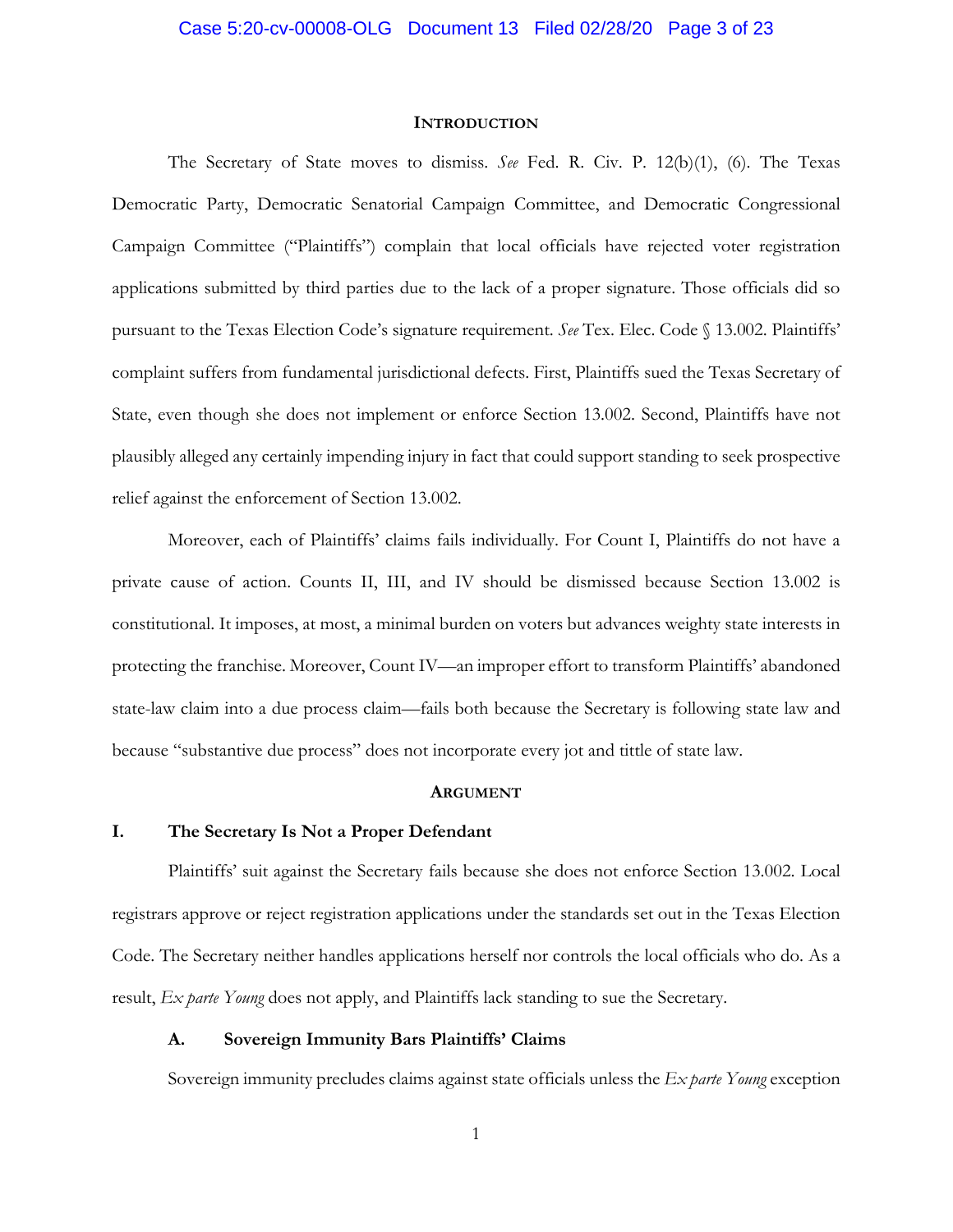#### Case 5:20-cv-00008-OLG Document 13 Filed 02/28/20 Page 4 of 23

applies. *See McCarthy ex rel. Travis v. Hawkins*, 381 F.3d 407, 412 (5th Cir. 2004). *Ex parte Young* "rests on the premise—less delicately called a 'fiction'—that when a federal court commands a state official to do nothing more than refrain from violating federal law, he is not the State for sovereign-immunity purposes. The doctrine is limited to that precise situation . . . ." *Va. Office for Prot. & Advocacy v. Stewart*, 563 U.S. 247, 255 (2011) (citation omitted).

Consequently, *Ex parte Young* applies only when the defendant enforces the challenged statute. *See Ex parte Young*, 209 U.S. 123, 157 (1908) (requiring "some connection with the enforcement of the act"); *City of Austin v. Paxton*, 943 F.3d 993, 1001–02 (5th Cir. 2019); *Morris v. Livingston*, 739 F.3d 740, 746 (5th Cir. 2014) (requiring the defendant have "the particular duty to enforce the statute in question and a demonstrated willingness to exercise that duty").

Texas law makes local voter registrars, not the Secretary, responsible for approving or rejecting applications: "The registrar shall review each submitted application for registration to determine whether it complies with Section 13.002 and indicates that the applicant is eligible for registration." Tex. Elec. Code § 13.071. Indeed, Plaintiffs concede as much by focusing their complaint on whether *county officials* "would process and accept registration applications." ECF 12 ¶ 19 ("Travis County registrar"); *see also id.* ¶ 3 ("the county registrar"); *id.* ¶ 20 ("how the county registrars determined whether an application complied with the wet signature rule"). That alone requires dismissal.

Plaintiffs identify no enforcement actions taken by the Secretary. They assert that the Secretary "instructed county registrars to reject" certain applications, but their citations belie their claim. ECF 12 ¶ 1. First, they point to a press release. *Id.* at 1 n.1. But the press release did not instruct local officials to do anything. It was not even directed to local officials. Instead, it warned voters that they "should be extremely cautious when handing over personal and sensitive information to any unknown third party." It emphasized that the Secretary "is committed to ensuring all Texans understand proper and legal procedures for registering to vote" and pointed voters to the Secretary's official website. The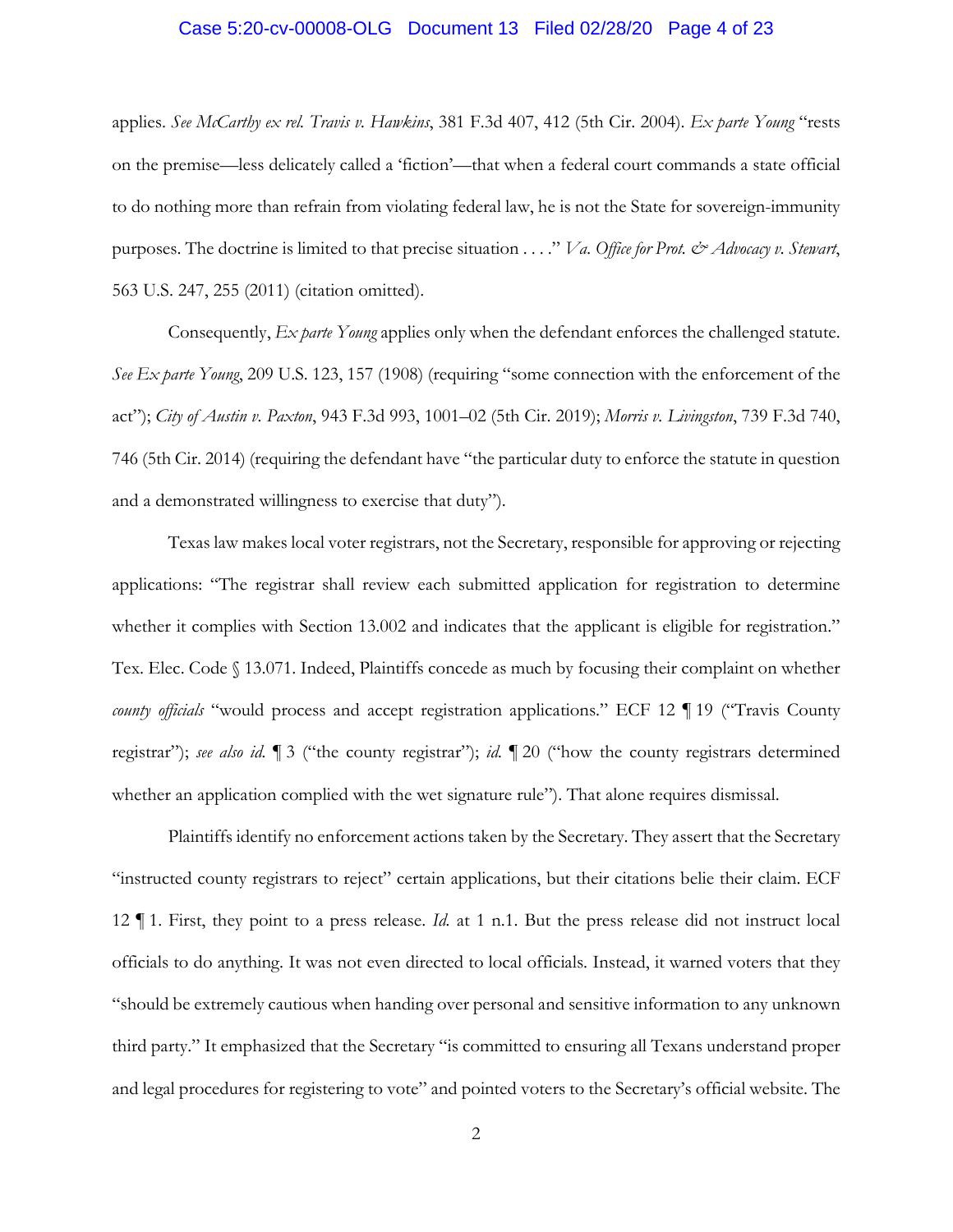### Case 5:20-cv-00008-OLG Document 13 Filed 02/28/20 Page 5 of 23

only reference to signatures emphasized that the Secretary had not vetted and authorized any particular website: "Any web site that misleadingly claims to assist voters in registering to vote online by simply submitting a digital signature is not authorized to do so." That is a statement of fact, not an order to local officials, because "online voter registration is not available in the State of Texas."<sup>1</sup>

Second, Plaintiffs cite online articles paraphrasing an employee of the Secretary of State, ECF 12 at 1 n.1, ¶ 18. That is not enough to plausibly allege that the Secretary ordered local officials to reject applications. Even if the Secretary had issued a directive to local officials, it would not have bound them. The Secretary does not control registrars' application decisions. She cannot coerce local officials into following Section 13.002. Plaintiffs acknowledge this reality by alleging that the Travis County registrar initially decided to accept the relevant applications on the advice of his own "legal counsel." ECF 12 ¶ 19. That was "after the Secretary" supposedly "announced the wet signature rule." *Id.* Clearly, Travis County officials did not think the Secretary could require them to process applications in a particular way. To be sure, the Travis County registrar later decided to reject the applications, but Plaintiffs do not allege that the Secretary coerced him into doing so. *Id.*

Plaintiffs' statement that "[c]ounty election officials in Texas follow the Secretary's directives regarding election law," even if true, does not change the fact that the Secretary does not approve or reject applications. *Id.* ¶ 8. Nor does it suggest such directives are binding rather than persuasive. Whether "her directives and opinions are enforceable" is a question of law, not a factual allegation assumed to be true at the pleading stage. *Id.*

Plaintiffs also point to the Secretary's duties under the Election Code, but none of them allows her to coerce local officials regarding registration applications, much less handle applications herself.

 $\overline{a}$ 

<sup>&</sup>lt;sup>1</sup> Press Release, Texas Secretary of State, Secretary Pablos Reminds Texans To Exercise Caution When Registering To Vote (Oct. 4, 2018), https://www.sos.texas.gov/about/newsreleases/2018/100418. shtml.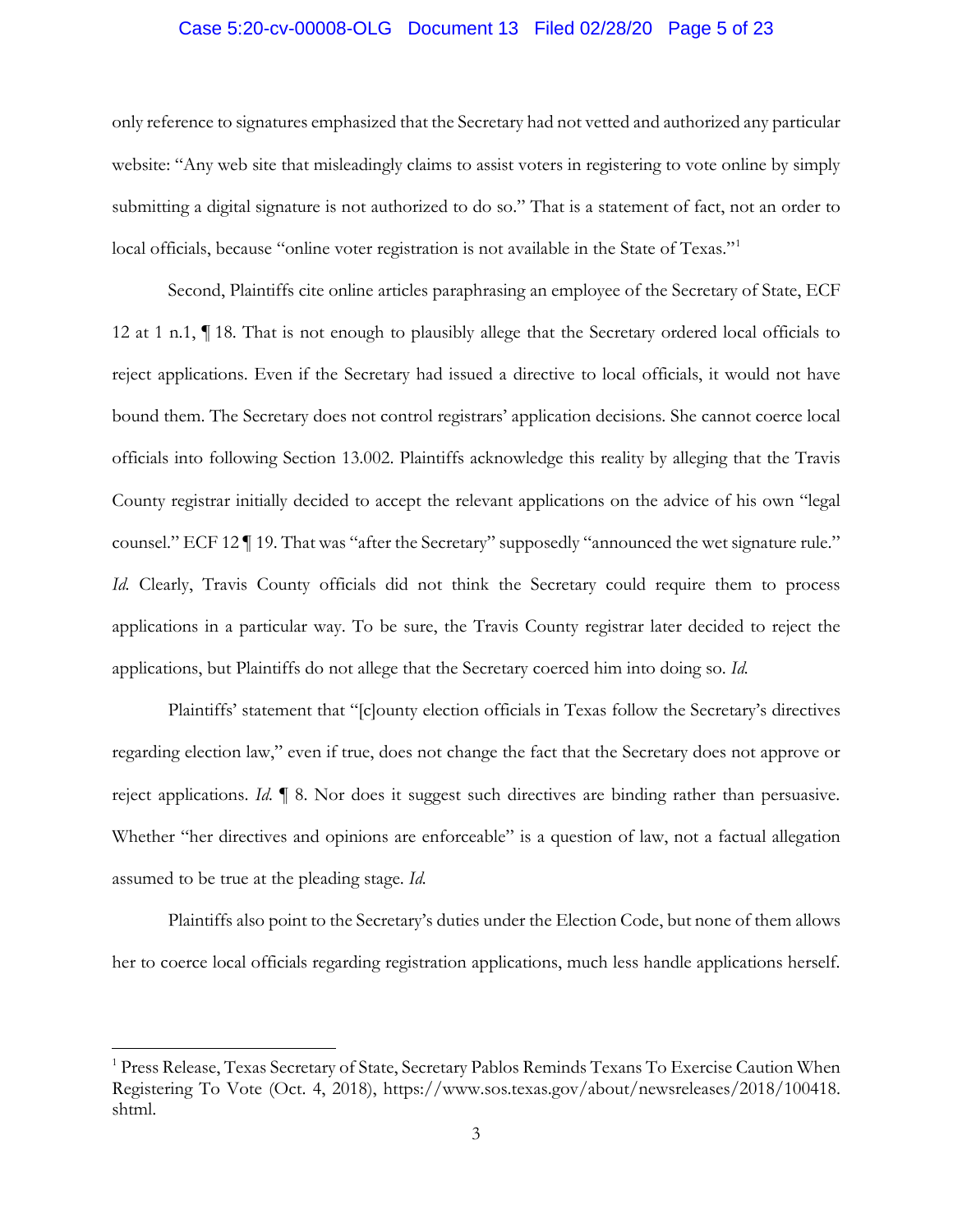### Case 5:20-cv-00008-OLG Document 13 Filed 02/28/20 Page 6 of 23

First, Plaintiffs highlight the Secretary's role as "chief election officer," *id.* at ¶ 15, but that title is not "a delegation of authority to care for any breakdown in the election process." *Bullock v. Calvert*, 480 S.W.2d 367, 372 (Tex. 1972) (narrowly interpreting "chief election officer"). Second, Plaintiffs emphasize the Election Code provision for "obtain[ing] and maintain[ing] uniformity." ECF 12 ¶ 15. But that establishes the Secretary's goal, not the powers she has to achieve it. Third, Plaintiffs note the Secretary's role in "implement [ing] and maintain [ing] a statewide computerized voter registration list." *Id.* (quoting Tex. Elec. Code § 18.061(a)). But that database reflects decisions made by local officials, not the Secretary's assessment of registration applications. *See* Tex. Elec. Code § 18.061(c).

Last, Plaintiffs point to the Secretary's duties to (1) "prepare detailed and comprehensive written directives and instructions" regarding election laws (2) "distribute these materials to the appropriate state and local authorities having duties in the administration of these laws," and (3) "assist and advise all election authorities with regard to the application, operation, and interpretation of" election laws. ECF 12  $\P$  15 (quoting Tex. Elec. Code  $\S$  31.003, .004(a)). None of these duties allows the Secretary to enforce Section 13.002 herself or coerce local officials into doing so.

But even if she could, a federal court could not order her to exercise such a power. The *Ex parte Young* exception is limited to injunctions "prevent[ing] [a state official] from doing that which he has no legal right to do." *Ex parte Young*, 209 U.S. at 159. It does not authorize injunctions directing "affirmative action." *Id.*; *see also Larson v. Domestic & Foreign Commerce Corp.*, 337 U.S. 682, 691 n.11 (1949) (noting sovereign immunity bars a claim "if the relief requested cannot be granted by merely ordering the cessation of the conduct complained of but will require affirmative action by the sovereign"). Thus, sovereign immunity bars "cases where the [defendant] sued could satisfy the court decree only by acting in an official capacity." *Zapata v. Smith*, 437 F.2d 1024, 1026 (5th Cir. 1971).

## **B. Plaintiffs Lack Article III Standing to Sue the Secretary**

Plaintiffs cannot establish standing to sue the Secretary because her actions do not cause their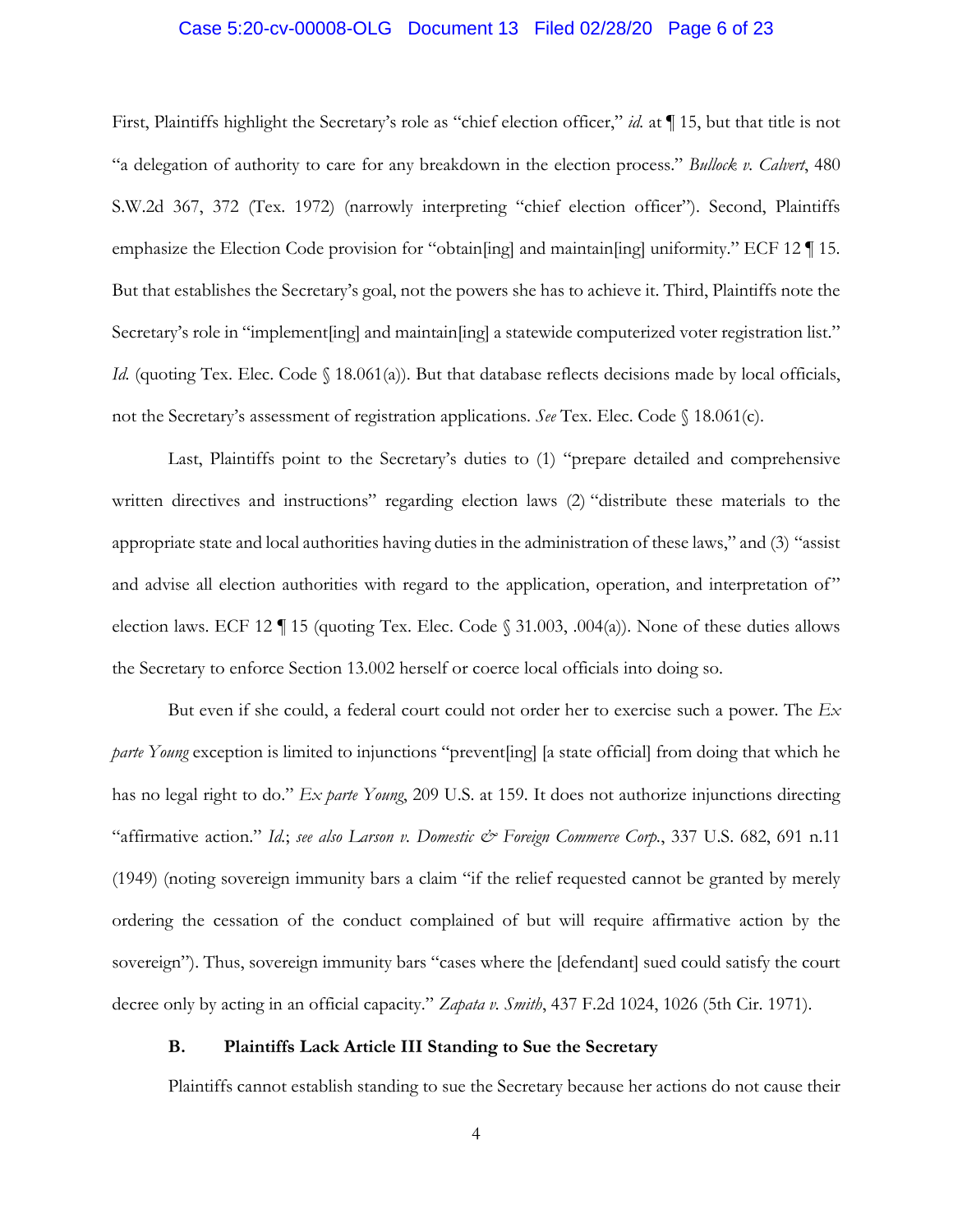### Case 5:20-cv-00008-OLG Document 13 Filed 02/28/20 Page 7 of 23

alleged injuries. Whether a registration application is accepted or rejected depends on the actions of local officials, not the Secretary. Plaintiffs' asserted injuries are not "fairly traceable to the challenged action of the defendant"; they are "the result of the independent action of some third party not before the court." *Lujan v. Defs. of Wildlife*, 504 U.S. 555, 560 (1992) (quotation and alterations omitted).

Plaintiffs' argument that a *statute or rule* causes their injuries is irrelevant to the question at hand: whether *the Secretary* causes Plaintiffs' injuries. *See Okpalobi v. Foster*, 244 F.3d 405, 426 (5th Cir. 2001) (en banc) (dismissing for lack of standing because courts should not "confuse[] the statute's immediate coercive effect on the plaintiffs with any coercive effect that might be applied by the defendants").

For similar reasons, Plaintiffs' purported injuries are not redressable. Relief against the Secretary would not accomplish anything. Plaintiffs request a court order (1) "enjoining the Secretary ... from implementing, enforcing, or giving any effect to the wet signature rule," (2) "enjoining Defendant from rejecting voter registration applications for lack of a wet-ink signature," and (3) "requiring Defendant to permit voters whose voter registration applications were previously rejected for lack of a wet signature to resubmit their applications." ECF 12 at 18. None of those injunctions would meaningfully change the status quo. The Secretary does not implement, enforce, or give effect to the supposed rule. The Secretary does not reject registration applications. And she does not forbid voters from submitting (or resubmitting) applications.

For one of their requested injunctions, Plaintiffs propose to include "all persons acting in concert with" the Secretary, "including all county voter registrars." ECF 12 at 18. As an initial matter, local officials are not "in active concert or participation with" the Secretary. Fed. R. Civ. P. 65(d)(2). They are elected or appointed locally and are not "subject to [the Secretary's] control." *Regal Knitwear Co. v. NLRB*, 324 U.S. 9, 14 (1945). Regardless, a plaintiff cannot use non-parties within the scope of Rule 65 to satisfy standing requirements. *See Lujan*, 504 U.S. at 560 (requiring traceability to "the defendant"); *Okpalobi*, 244 F.3d at 427 (finding no standing "[b]ecause these defendants have no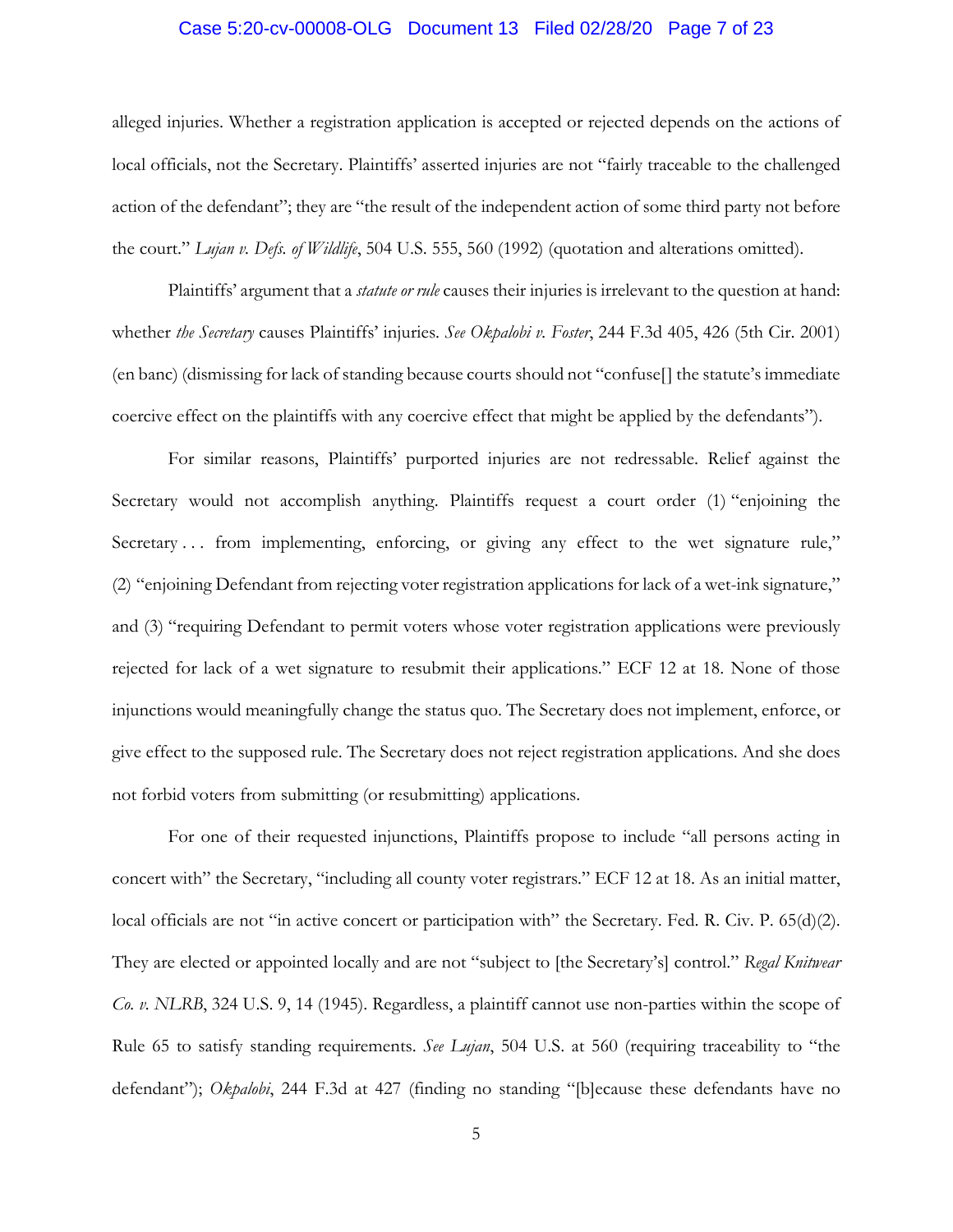powers to redress the injuries alleged").2

 $\overline{a}$ 

#### **II. Plaintiffs Do Not Have Standing to Challenge Section 13.002**

Because Plaintiffs seek prospective relief, they must establish an "imminent" future injury. *Lujan*, 504 U.S. at 564. The Supreme Court has "repeatedly reiterated that threatened injury must be *certainly impending* to constitute injury in fact." *Clapper v. Amnesty Int'l USA*, 568 U.S. 398, 409 (2013) (quotation omitted). Allegations of "an imminent injury" must be "[p]laintiff-specific." *Stringer v. Whtiley*, 942 F.3d 715, 722 (5th Cir. 2019). "[F]uture injury to others is irrelevant; plaintiffs seeking injunctive relief must show a continuing or threatened future injury to themselves." *Id.* at 721.

#### **A. Plaintiffs Lack Associational Standing**

A plaintiff cannot have associational standing unless one of its members would have standing to sue individually. *See Ctr. for Biological Diversity v. EPA*, 937 F.3d 533, 536 (5th Cir. 2019). Thus, Plaintiffs must "identify members who have suffered the requisite harm" to establish injuries in fact. *Summers v. Earth Island Inst.*, 555 U.S. 488, 499 (2009); *see also NAACP v. City of Kyle*, 626 F.3d 233, 237 (5th Cir. 2010) (requiring evidence of "a specific member").

Because Plaintiffs have not alleged the existence of specific members, let alone specific members with individual standing, their claims should be dismissed. *See Ga. Republican Party v. SEC*, 888 F.3d 1198, 1203 (11th Cir. 2018) (holding that the Georgia Republican Party lacked associational standing because it "has failed to allege that a specific member will be injured by the rule, and it certainly offers no evidence to support such an allegation"); *Draper v. Healey*, 827 F.3d 1, 3 (1st Cir.

<sup>2</sup> Although *OCA-Greater Houston v. Texas*, 867 F.3d 604 (5th Cir. 2017), found standing to sue the Secretary, its reasoning does not apply here. First, sovereign immunity had been abrogated, *see id.* at 614, so it did not consider the Secretary's *Ex parte Young* argument. *See supra* Part I.A. Second, *OCA-Greater Houston* distinguished *Okpalobi* on the ground that *Okpalobi* involved a private right of action. *See OCA-Greater Hous.*, 867 F.3d at 613. This case also involves a private right of action. Although the Secretary cannot enforce Section 13.002 against local officials, a losing candidate may be able to do so through an election contest. *See* Tex. Elec. Code §§ 221.003(a), 232.002. In any event, the extent of the Secretary's power must be determined on a case-by-case basis. As a result, *OCA-Greater Houston*'s ruling on that issue cannot extend beyond the record and briefing before that court.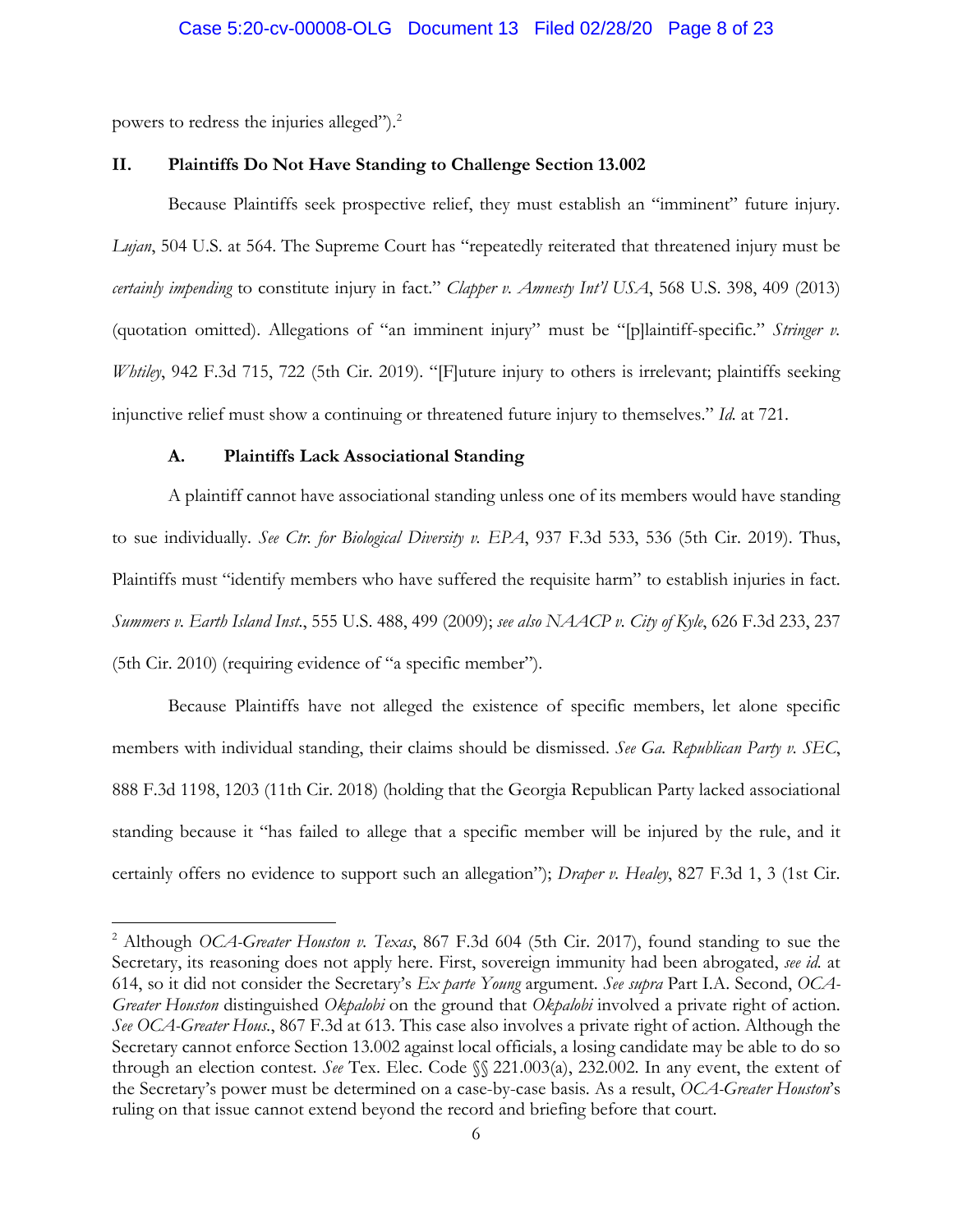# Case 5:20-cv-00008-OLG Document 13 Filed 02/28/20 Page 9 of 23

2016) (dismissing under Rule 12(b)(1) because plaintiff did not identify a member who was affected by the challenged regulation); *Disability Rights Wis., Inc. v. Walworth Cty. Bd. of Supervisors*, 522 F.3d 796, 804 (7th Cir. 2008) (concluding a plaintiff "has not established associational standing" because its "Complaint does not identify any Walworth County disabled student with standing to bring suit").

The DSCC and the DCCC do not describe themselves as membership organizations. ECF 12 ¶¶ 11–14. Not having members is fatal to associational standing. *See Hunt v. Wash. State Apple Advert. Comm'n*, 432 U.S. 333, 344 (1977) (requiring "indicia of membership").

TDP claims to have "members and constituents . . . including Texans who regularly support candidates affiliated with the Democratic Party," ECF 12 ¶ 8, but that is insufficient. Plaintiffs have not alleged that TDP's "members elect leadership, serve as the organization's leadership, and finance the organization's activities, including the case's litigation costs." *Tex. Indigenous Council v. Simpkins*, No. 5:11-cv-315, 2014 WL 252024, at \*3 (W.D. Tex. Jan. 22, 2014) (quoting *Funeral Consumers All., Inc. v. Serv. Corp. Int'l*, 695 F.3d 330, 344 n.9 (5th Cir. 2012)); *see also Ass'n for Retarded Citizens of Dall. v. Dall. Cty. Mental Health & Mental Retardation Ctr. Bd. of Trustees*, 19 F.3d 241, 244 (5th Cir. 1994).

Plaintiffs may work on behalf of individual candidates, but "standing on behalf of the group served by the organization" has "never [been] recognized by any court." *Ne. Ohio Coal. for Homeless v. Blackwell*, 467 F.3d 999, 1010 n.4 (6th Cir. 2006); *see also id.* at 1013 (McKeague, J., concurring).

Absent plausible allegations that Section 13.002 will lead to the rejection of registration applications from identified members, Plaintiffs cannot establish associational standing.

#### **B. Plaintiffs Do Not Have Organizational Standing**

An organization lacks organizational standing unless it satisfies the same Article III requirements applicable to individuals: injury in fact, causation, and redressability. *See City of Kyle*, 626 F.3d at 237 (citing *Lujan*, 504 U.S. at 560–61). In an appropriate case, an organization can establish an injury in fact by showing that the challenged law conflicts with the organization's mission and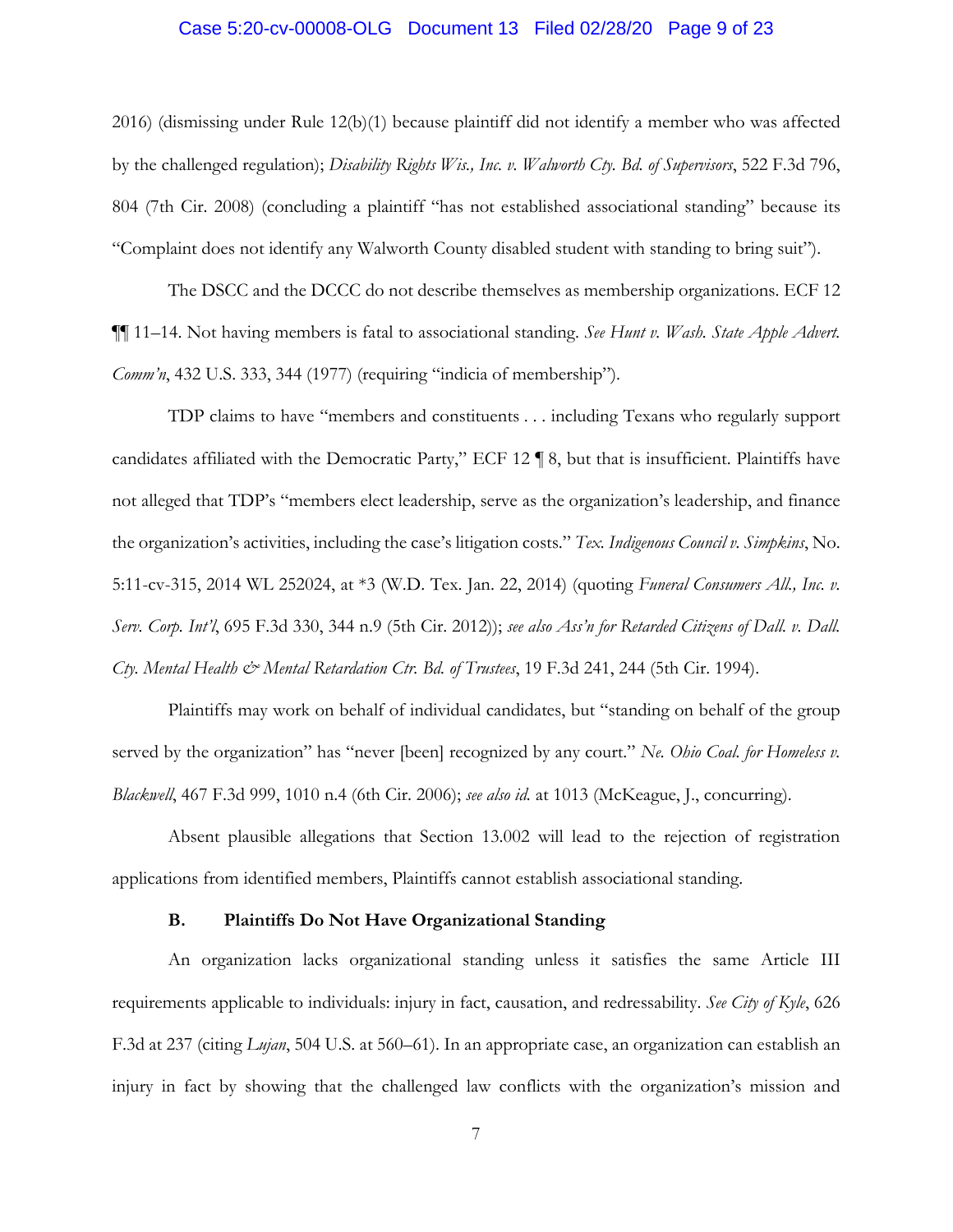### Case 5:20-cv-00008-OLG Document 13 Filed 02/28/20 Page 10 of 23

"perceptibly impair[s]" its activities. *Havens Realty Corp. v. Coleman*, 455 U.S. 363, 379 (1982).

If an organization avoids the impairment of its activities by spending additional resources to combat the effects of the challenged law, then the "drain on the organization's resources" may constitute an injury in fact. *Id.*; *see City of Kyle*, 626 F.3d at 238. But if the alleged effect of the challenged law on the plaintiff's activities would not qualify as an injury in fact, the plaintiff's reaction to the challenged law cannot qualify either. *See Elec. Privacy Info. Ctr. v. Presidential Advisory Comm'n on Election Integrity*, 878 F.3d 371, 379 (D.C. Cir. 2017) ("[A]ny resources [the organizational plaintiff] used to counteract the lack of a privacy impact assessment—an assessment in which it has no cognizable interest—were a self-inflicted budgetary choice that cannot qualify as an injury in fact." (quotation omitted)). That is because a plaintiff "cannot manufacture standing by choosing to make expenditures based on" an alleged harm that does not itself qualify as an injury in fact. *Clapper*, 568 U.S. at 402.

Here, Plaintiffs fail on both theories. They have not plausibly alleged that Section 13.002 causes them cognizable injuries in fact. And their reactions to Section 13.002 do not qualify either.

## **1. Plaintiffs Have Not Plausibly Alleged Impairment of Their Activities or Direct Conflict with Their Missions**

To establish standing under an impairment theory, Plaintiffs must plausibly allege both that Section 13.002 makes their "*activities* more difficult" and that there is "a direct conflict between the defendant's conduct and [their] *mission*." *Nat'l Treasury Emps. Union v. United States*, 101 F.3d 1423, 1430 (D.C. Cir. 1996); *see also id.* at 1429 (requiring that the "action challenged" be "at loggerheads with the [plaintiff's] stated mission"). Plaintiffs have not done so here. As a result, "it is entirely speculative whether the defendant's conduct is impeding the organization's activities." *Id.* at 1430.

Plaintiffs do not allege that Section 13.002 prohibits their activities. Nor could they. The statute does not prohibit "supporting Democratic Party candidates," helping voters, or "campaign[ing] to boost voter turnout." ECF 12 ¶¶ 8, 11, 13. Plaintiffs are free to engage in such activities.

Recognizing this, Plaintiffs instead rely on the contention that Section 13.002 "limit[s] the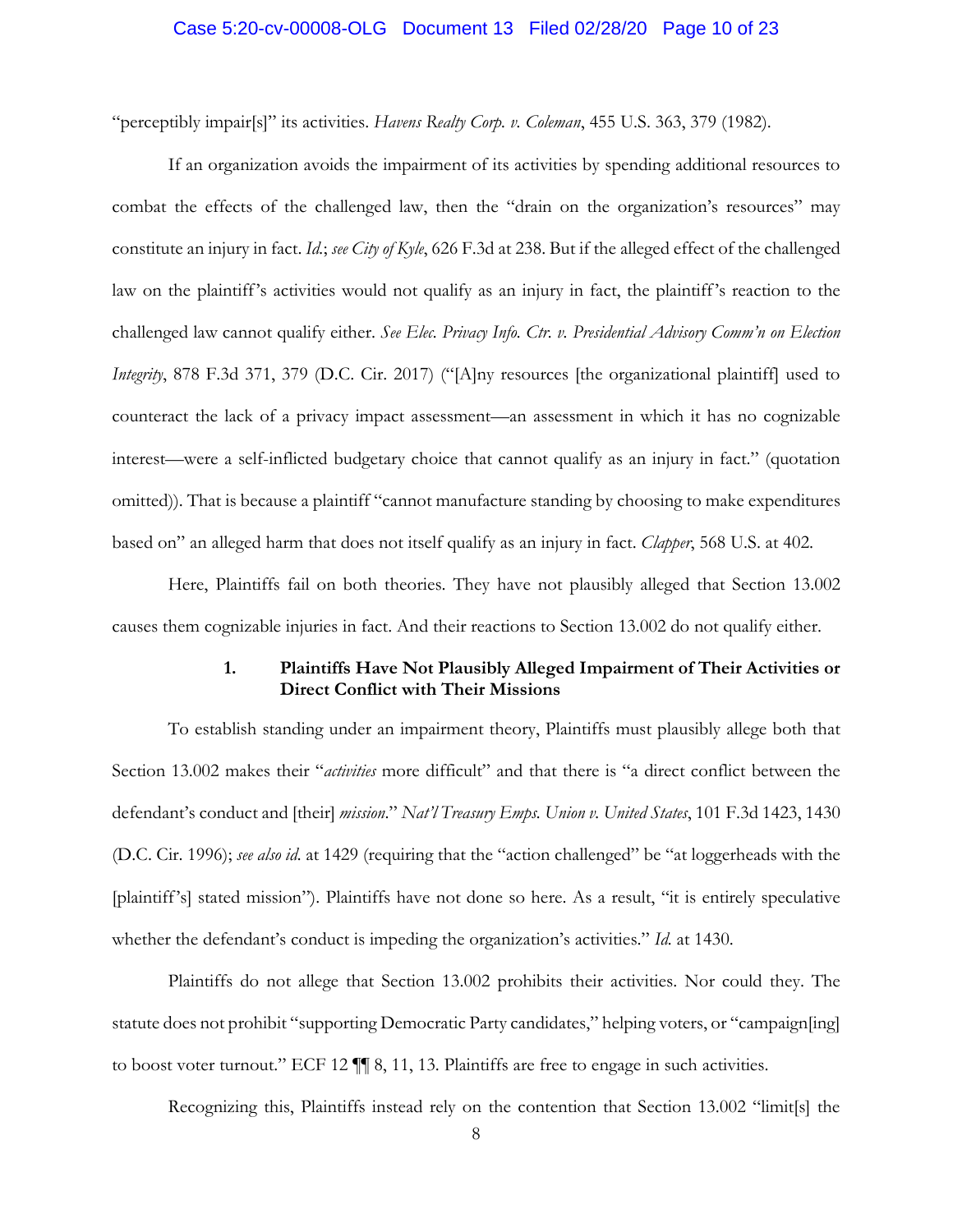#### Case 5:20-cv-00008-OLG Document 13 Filed 02/28/20 Page 11 of 23

effectiveness of" their activities and "make[s] it more difficult" to "accomplish [their] mission of electing Democrats." ECF 12 ¶ 10; *accord id.* ¶¶ 11, 14. But there is no "direct conflict" between Section 13.002 and Plaintiffs' mission. *Nat'l Treasury Emps. Union*, 101 F.3d at 1430.

In *National Treasury Employees Union*, a public-sector union wanted to challenge the Line Item Veto Act. But the union's "mission [wa]s to obtain improved worker conditions—a mission not necessarily inconsistent with the Line Item Veto Act." *Id.* Thus, the union rested its standing on the possibility the President would use his line-item veto authority to affect benefits for government workers. The court found no standing: "For a myriad of reasons, a given President may be disinclined to exercise the item veto power as to government employee benefits." *Id.* Such a speculative possibility could not be an injury in fact. *See Clapper*, 568 U.S. at 409.

So too here. Section 13.002 is not in "direct conflict" with Plaintiffs' mission of electing Democrats. It is not even in indirect conflict. Plaintiffs do not allege that any Democratic voters are unable to register. Nor do they allege that registration is more difficult for Democratic voters than other voters. Indeed, Plaintiffs conspicuously fail to allege that Section 13.002 will cause any Democratic candidate to lose a race the candidate otherwise would have won. Thus, Plaintiffs cannot establish that the statute impairs their organizational activities or directly conflicts with their mission.

#### **2. Plaintiffs Cannot Establish Standing Based on Diversion of Resources**

Plaintiffs cannot claim standing based on a diversion of resources. ECF 12 ¶ 10–11, 14. The alleged effects of Section 13.002 on Plaintiffs' activities are not injuries in fact, so Plaintiffs' reactions are not either. A plaintiff "cannot manufacture standing by choosing to make expenditures based on" an alleged harm that is not itself an injury in fact. *Clapper*, 568 U.S. at 402.

That general principle applies with equal force to organizational standing. In *National Treasury Employees Union*, because the possibility that the President would line-item veto benefits for government workers was not an injury in fact, the union's reaction to that possibility was also not an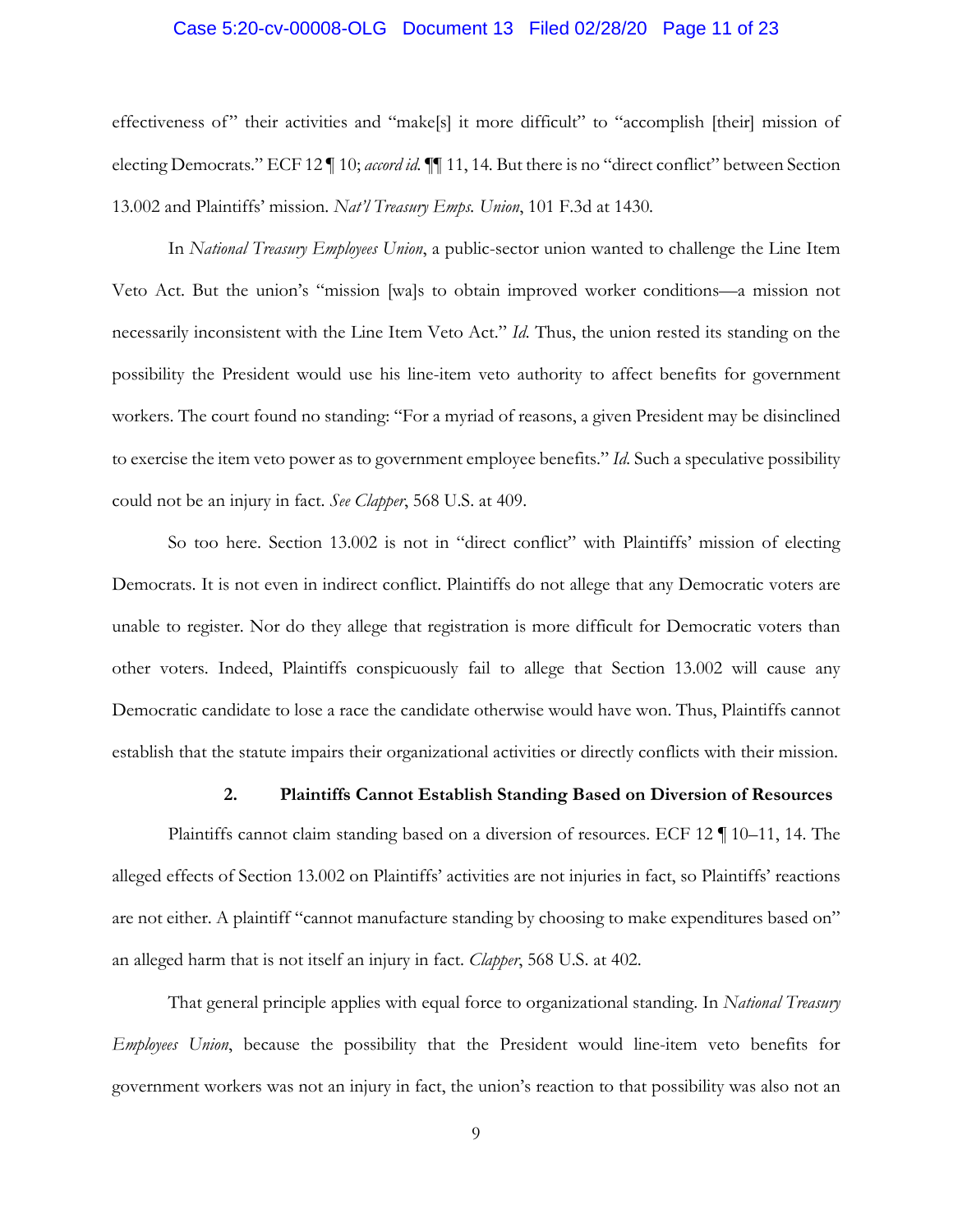### Case 5:20-cv-00008-OLG Document 13 Filed 02/28/20 Page 12 of 23

injury in fact. "Absent a direct conflict between [the union's] mission and the Line Item Veto Act, we are unsure whether [the union's] additional expenditure of funds is truly necessary to improve the working conditions of government workers or rather is unnecessary alarmism constituting a selfinflicted injury." *Nat'l Treasury Emps. Union*, 101 F.3d at 1430.

The same reasoning applies here. Because there is no "direct conflict" between Section 13.002 and Plaintiffs' mission, Plaintiffs seem to base their claim to organizational standing on the speculative possibility that Section 13.002 will cause a Democratic candidate to lose an election. *See* ECF 12 ¶ 11 (alleging that the DSCC must divert resources "to support its mission" and that its mission is "electing the Democratic Party candidate"). But as noted above, Plaintiffs do not allege any facts to support this speculation. Thus, they cannot establish that their "additional expenditure of funds is truly necessary" for their mission rather than "unnecessary alarmism constituting a self-inflicted injury." *Nat'l Treasury Emps. Union*, 101 F.3d at 1430.

Moreover, there are additional reasons Plaintiffs' expenditures cannot support standing. "Not every diversion of resources to counteract [a] defendant's conduct . . . establishes an injury in fact." *City of Kyle*, 626 F.3d at 238. To establish standing, "an organizational plaintiff must explain how the activities it undertakes in response to the defendant's conduct differ from its 'routine [] activities,'" and must "identify 'specific projects that [it] had to put on hold or otherwise curtail in order to respond to' the defendant's conduct." *Def. Distributed v. U.S. Dep't of State*, No. 1:15-cv-372, 2018 WL 3614221, at \*4 (W.D. Tex. July 27, 2018) (quoting *City of Kyle*, 626 F.3d at 238).

Plaintiffs cannot satisfy either requirement. First, their alleged reactions to Section 13.002 do not meaningfully differ from their "day-to-day operations." *ACORN v. Fowler*, 178 F.3d 350, 358 (5th Cir. 1999). Plaintiffs' only alleged reactions are to support Democratic candidates, which is what they always do. ECF 12 ¶ 10 ("to assist voters in completing the registration process and increase turnout"); *id.*  $\llbracket$  11 ("to ensure that eligible citizens are registered to vote"); *id.*  $\llbracket$  14 ("to accomplish its goal of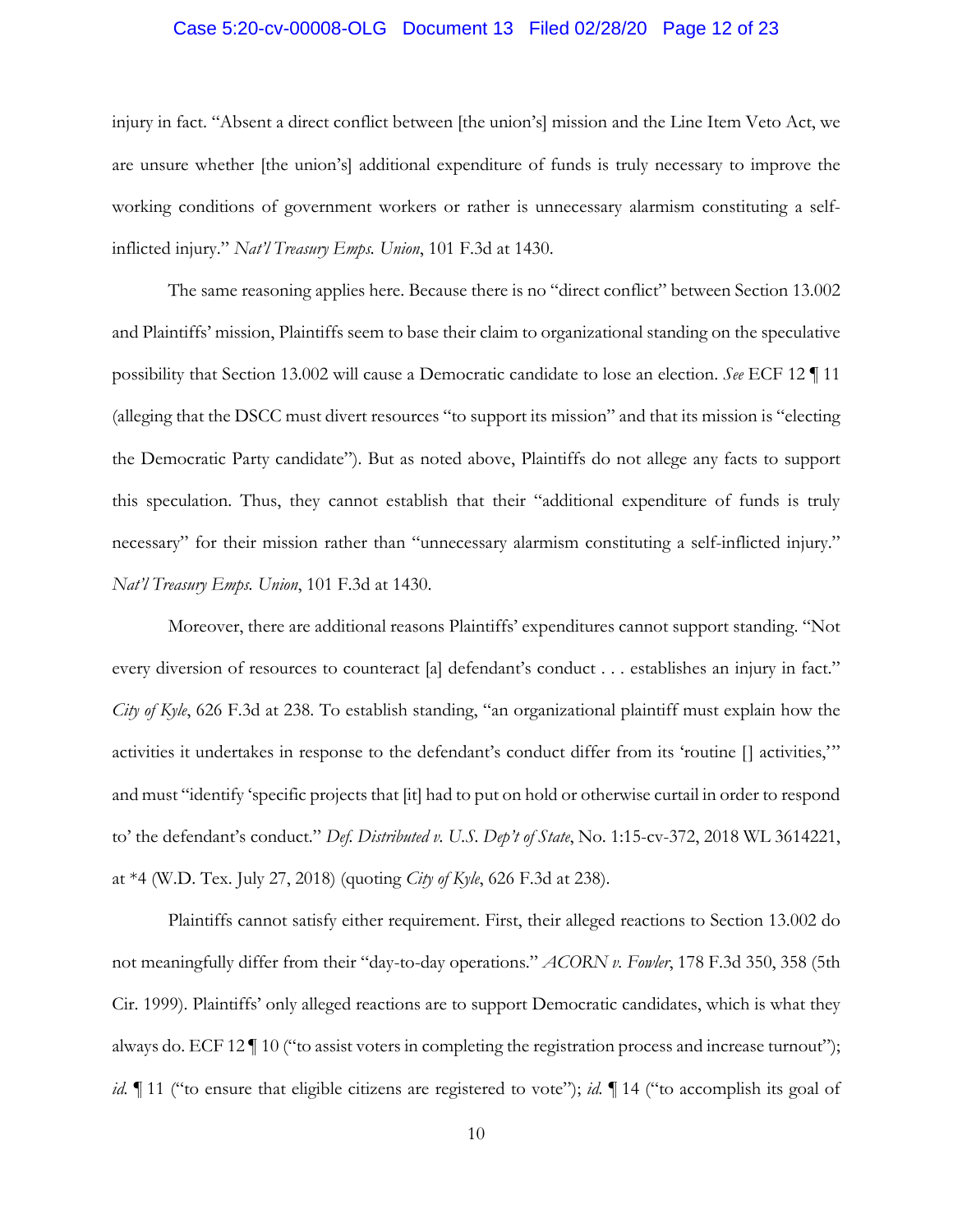### Case 5:20-cv-00008-OLG Document 13 Filed 02/28/20 Page 13 of 23

significantly increasing voter registration and turnout in Texas"). "Plaintiffs have not explained how" their reactions "differ from [their] routine [political] activities." *City of Kyle*, 626 F.3d at 238. Second, Plaintiffs "have not identified any specific projects that [they] had to put on hold or otherwise curtail in order to respond to" Section 13.002. C*ity of Kyle*, 626 F.3d at 238. Vague references to "other critical priorities" and "efforts" or "programs in other states" do not suffice. ECF 12 ¶ 10–11, 14.

#### **C. Plaintiffs Cannot Show Statutory Standing**

Even if Plaintiffs had Article III standing, they would lack statutory standing. *See Lexmark Int'l, Inc. v. Static Control Components, Inc.*, 572 U.S. 118, 128 n.4 (2014). Section 1983 provides a cause of action only when *the plaintiff* suffers "the deprivation of any rights, privileges, or immunities secured by the Constitution and laws." 42 U.S.C. § 1983. It does not provide a cause of action to plaintiffs claiming an injury based on the violation of a *third party's* rights. *See Coon v. Ledbetter*, 780 F.2d 1158, 1160 (5th Cir. 1986) ("[L]ike all persons who claim a deprivation of constitutional rights, [plaintiffs] were required to prove some violation of their personal rights.").

Section 1983 "incorporates, but without exceptions, the Court's 'prudential' principle that the plaintiff may not assert the rights of third parties." David P. Currie, *Misunderstanding Standing*, 1981 Sup. Ct. Rev. 41, 45. When "[t]he alleged rights at issue" belong to a third party, rather than the plaintiff, the plaintiff lacks statutory standing, regardless of whether the plaintiff has suffered his own injury. *Danos v. Jones*, 652 F.3d 577, 582 (5th Cir. 2011); *see also Conn v. Gabbert*, 526 U.S. 286, 292–93 (1999) (holding that a lawyer "clearly had no standing" to bring a § 1983 claim because a plaintiff "generally must assert his own legal rights and interests, and cannot rest his claim to relief on the legal rights or interests of third parties").

Here, all of Plaintiffs' claims depend on the right to vote. ECF 12 ¶¶ 27, 32, 36, 42. But Plaintiffs are artificial entities without voting rights. "It goes without saying that political parties, although the principal players in the political process, do not have the right to vote." *Vieth v.*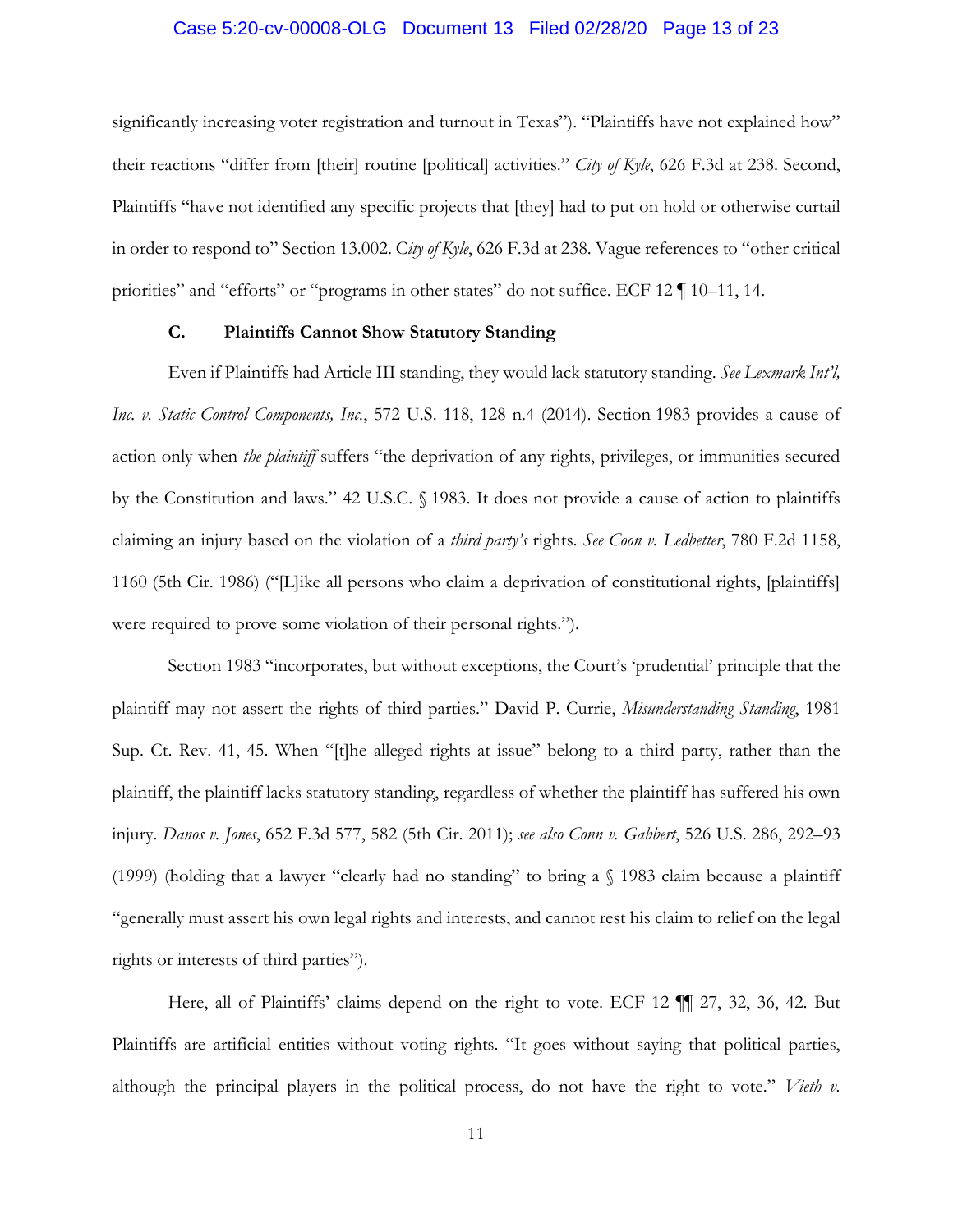# Case 5:20-cv-00008-OLG Document 13 Filed 02/28/20 Page 14 of 23

*Pennsylvania*, 188 F. Supp. 2d 532, 546 (M.D. Pa. 2002); *see also Concerned Home Care Providers, Inc. v. Cuomo*, 783 F.3d 77, 91 (2d Cir. 2015). Plaintiffs are necessarily asserting the rights of third parties and therefore cannot sue under § 1983. Because this follows from the statute itself, Plaintiffs cannot invoke any prudential exceptions. *See Am. Psychiatric Ass'n v. Anthem Health Plans, Inc.*, 821 F.3d 352, 359 (2d Cir. 2016) ("Because Congress specified in the statute who may sue, prudential standing principles do not apply."); *see also* Currie, 1981 Sup. Ct. Rev. at 45.

But even if Plaintiffs could invoke prudential-standing exceptions, their complaint does not do so. Plaintiffs do not allege that they have "a 'close' relationship with" voters or that voters face any "hindrance" to protecting their "own interests." *Kowalski v. Tesmer*, 543 U.S. 125, 130 (2004) (noting the Supreme Court has generally "not looked favorably upon third-party standing").

### **III. Plaintiffs Cannot Sue under the Civil Rights Act**

In Count I, Plaintiffs claim requiring a signature violates Section 1971 of the Civil Rights Act. Their claim should be dismissed because Congress did not give Plaintiffs a private cause of action. In any event, the Secretary has not violated the Civil Rights Act.

In Section 1971, Congress created a cause of action for "the Attorney General," not private plaintiffs. 52 U.S.C. § 10101(c). Section 1971 does not create an implied cause of action, as many courts recognize. *See, e.g.*, *McKay v. Thompson*, 226 F.3d 752, 756 (6th Cir. 2000) ("Section 1971 is enforceable by the Attorney General, not by private citizens."); *Mixon v. State of Ohio*, 193 F.3d 389, 406 n.12 (6th Cir. 1999); *Gilmore v. Amityville Union Free Sch. Dist.*, 305 F. Supp. 2d 271, 279 (E.D.N.Y. 2004); *Spivey v. State of Ohio*, 999 F. Supp. 987, 996 (N.D. Ohio 1998); *McKay v. Altobello*, No. 2:96-cv-3458, 1996 WL 635987, at \*2 (E.D. La. Oct. 31, 1996); *Cartagena v. Crew*, No. 1:96-cv-3399, 1996 WL 524394, at \*3 n.8 (E.D.N.Y. Sept. 5, 1996); W*illing v. Lake Orion Cmty. Sch. Bd. of Trustees*, 924 F. Supp. 815, 820 (E.D. Mich. 1996); *Good v. Roy*, 459 F. Supp. 403, 405–06 (D. Kan. 1978).

This authority is in keeping with the modern approach to implied causes of action. In *Alexander*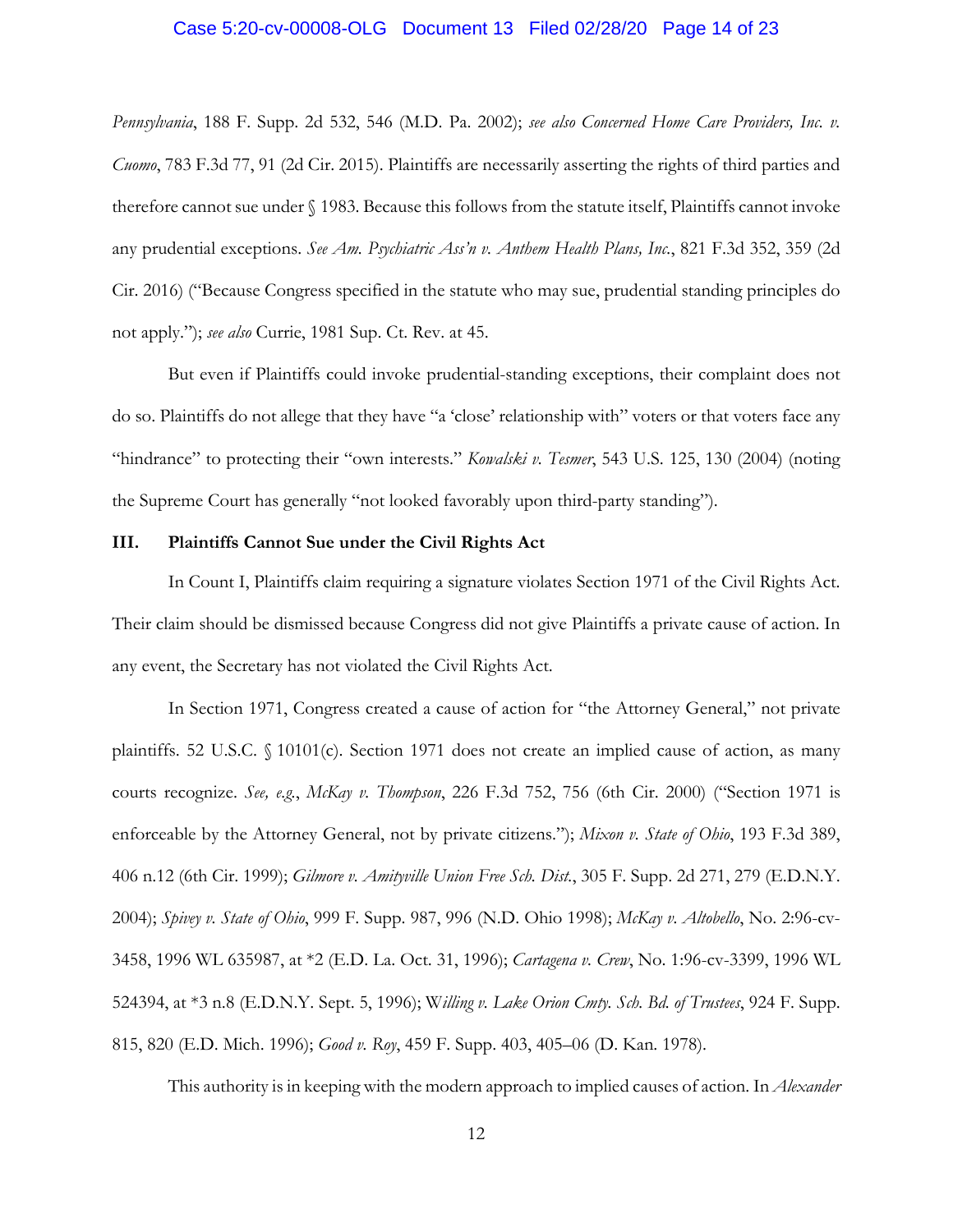### Case 5:20-cv-00008-OLG Document 13 Filed 02/28/20 Page 15 of 23

*v. Sandoval*, 532 U.S. 275, 287 (2001), the Supreme Court rejected the looser approach to implying causes of action prevalent in the 1960s. Today, "private rights of action to enforce federal law must be created by Congress." *Id.* at 286. "The judicial task is to interpret the statute Congress has passed to determine whether it displays an intent to create not just a private right but also a private remedy." *Id.* Absent that intent, "a cause of action does not exist and courts may not create one, no matter how desirable that might be as a policy matter, or how compatible with the statute." *Id.* at 286–87.

Section 1971 contains no indication of an intent to create a private right, much less a private remedy. The statute's text is focused on the local official it regulates, not individual voters. *See* 52 U.S.C. § 10101(a)(2) ("No person acting under color of law shall . . . ."). "Statutes that focus on the person regulated rather than the individuals protected create no implication of an intent to confer rights on a particular class of persons." *Sandoval*, 532 U.S. at 289 (quotation omitted). Section 1971 "is framed in terms of the obligations imposed on the regulated party" (the local official) while voters are "referenced only as an object of that obligation." *Logan v. U.S. Bank Nat'l Ass'n*, 722 F.3d 1163, 1171 (9th Cir. 2013); *see also Conservation Force v. Delta Air Lines, Inc.*, 190 F. Supp. 3d 606, 616 (N.D. Tex. 2016), *aff'd*, 682 F. App'x 310 (5th Cir. 2017).

Although Section 1971 refers to "the right of any individual to vote in any election," 52 U.S.C. § 10101(a)(2)(B), it does not contain any "'rights-creating' language." *Sandoval*, 532 U.S. at 288. The right to vote to which Section 1971 refers is based on state law. *See Rodriguez v. Popular Democratic Party*, 457 U.S. 1, 9 (1982) ("[T]his Court has often noted that the Constitution does not confer the right of suffrage upon any one and that the right to vote, *per se*, is not a constitutionally protected right." (quotations and citation omitted)). Even if Section 1971 referred to federal rights created elsewhere, *see, e.g.*, U.S. Const. amend. XV, such a reference would not transform Section 1971 itself into a rightscreating provision.

In sum, Section 1971 does not create a federal right "in clear and unambiguous terms." *Gonzaga*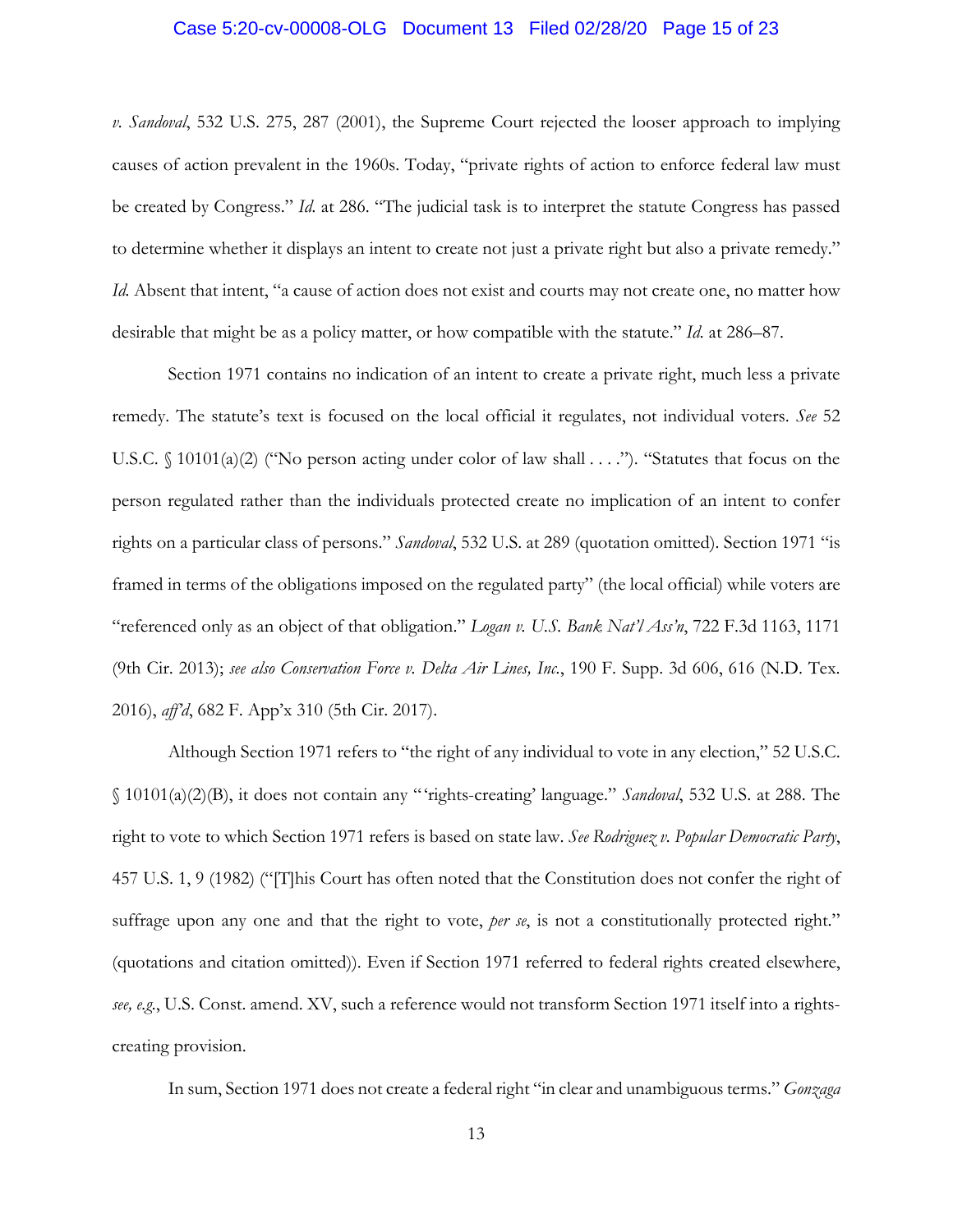### Case 5:20-cv-00008-OLG Document 13 Filed 02/28/20 Page 16 of 23

*Univ. v. Doe*, 536 U.S. 273, 290 (2002). As a result, Plaintiffs cannot bring a private cause of action.

Moreover, Section 1971 does not create private remedies. Instead, it authorizes the Attorney General to bring suit. *See* 52 U.S.C. § 10101(c). "The express provision of one method of enforcing a substantive rule suggests that Congress intended to preclude others." *Sandoval*, 532 U.S. at 290. Because Section 1971 does not create an implied right of action, Plaintiffs first claim should be dismissed. *See* ECF 12 ¶¶ 26–30.

Even if there were a private cause of action, it would apply only to voters, not partisan entities like Plaintiffs here. Plaintiffs would still lack statutory and prudential standing. *See supra* Part II.C.

Moreover, sovereign immunity bars this claim. Plaintiffs presumably rely on the *Ex parte Young* exception to sovereign immunity, but it does not apply here. "[W]here Congress has prescribed a detailed remedial scheme for the enforcement against a State of a statutorily created right, a court should hesitate before casting aside those limitations and permitting an action against a state officer based upon *Ex parte Young*." *Seminole Tribe of Fla. v. Florida*, 517 U.S. 44, 74 (1996); *see also Idaho v. Coeur d'Alene Tribe of Idaho*, 521 U.S. 261, 277 (1997) (opinion of Kennedy, J.) ("Last Term, however, we did not allow a suit raising a federal question to proceed based on Congress' provision of an alternative review mechanism."). Section 1971 establishes a detailed remedial scheme. *See* 52 U.S.C. § 10101(c)– (g) (authorizing the Attorney General to sue under certain circumstances, listing potential remedies, and providing for a three-judge court). And given that the Secretary does not enforce Section 13.002, *see supra* Part I, there are "special factors counseling hesitation." *Coeur d'Alene Tribe of Idaho*, 521 U.S. at 280 (opinion of Kennedy, J.). Because Plaintiffs' claims are more akin to a suit against the State regarding its statute than a suit against an officer for *ultra vires* actions, "the real affront to [Texas] of allowing [the] suit to proceed" is much greater. *Id.* at 277.

Moreover, Plaintiffs' claim fails on the merits. As explained below, providing a proper signature is "material" under Texas law. 52 U.S.C. § 10101(a)(2)(B); *see infra* Part IV.C.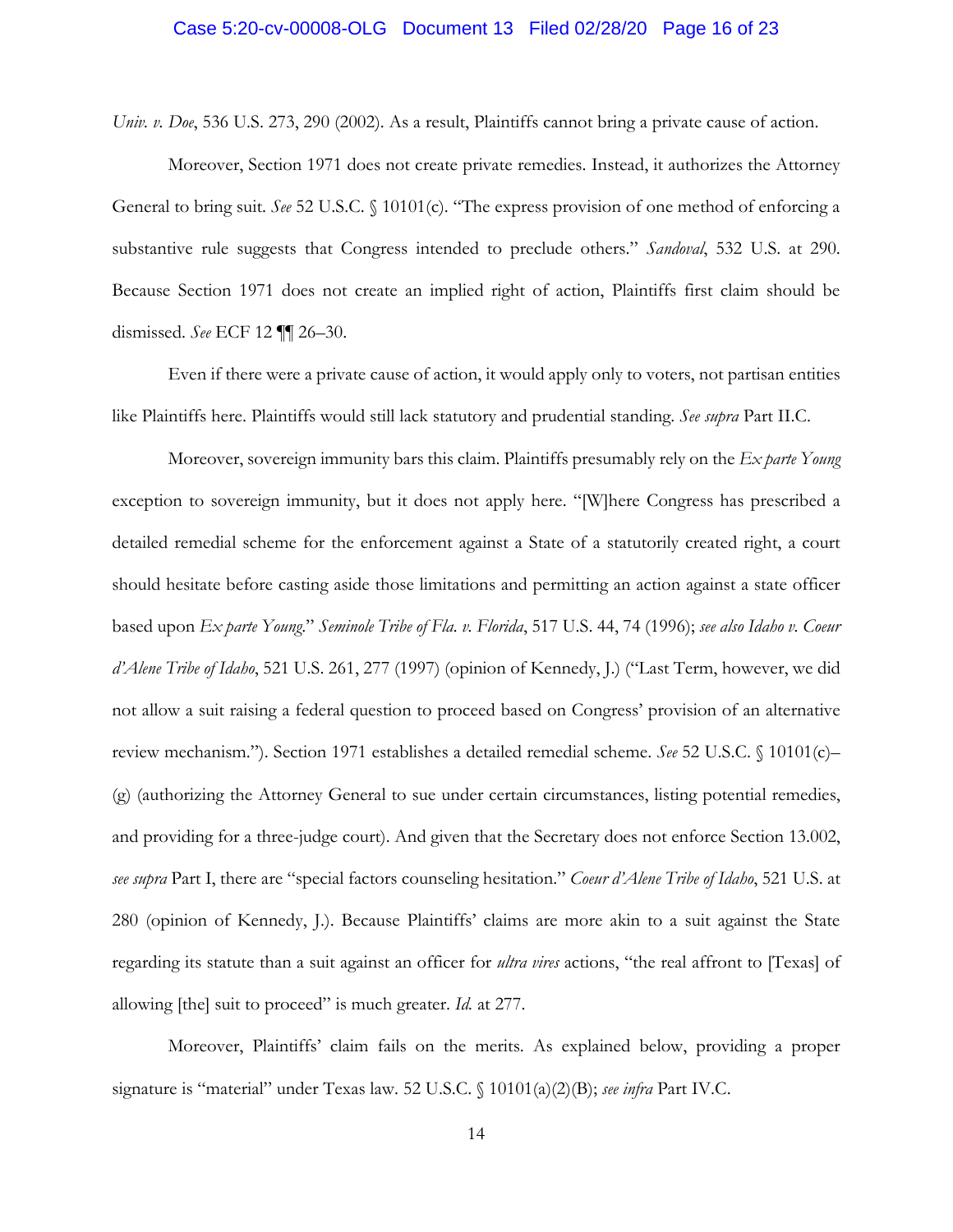#### **IV. Section 13.002 Is Constitutional**

None of Plaintiffs constitutional challenges can succeed.

#### **A. Section 13.002 Is Justified under** Anderson-Burdick

The *Anderson-Burdick* test requires a court to "first consider the character and magnitude of the asserted injury to the rights protected by the First and Fourteenth Amendments that the plaintiff seeks to vindicate." *Voting for Am., Inc. v. Steen*, 732 F.3d 382, 387 (5th Cir. 2013) (quoting *Anderson v. Celebrezze*, 460 U.S. 780, 789 (1983)). Then, the Court "must identify and evaluate the precise interest put forward by the State as justifications for the burden imposed by its rule." *Id.* (quoting *Anderson*, 460 U.S. at 789). Finally, the Court weighs the "character and magnitude of the asserted injury" against the "precise interests put forward by the State," taking into consideration "the extent to which those interests make it necessary to burden the plaintiff's rights." *Id.* at 387–88 (quoting *Burdick v. Takushi*, 504 U.S. 428, 434 (1992)). When a state election law imposes only "reasonable, nondiscriminatory restrictions" upon the First and Fourteenth Amendment rights of voters, "the state's important regulatory interests are generally sufficient to justify" the restrictions. *Anderson*, 460 U.S. at 788.

Here, any burden is *de minimis*. Texas law gives would-be voters multiple options: They can either sign a paper application or, if they want to register at a DPS office, physically sign an electronic keypad. *See* ECF 12 ¶ 23. Signature requirements are a familiar aspect of modern life. Asking for a signature from a citizen registering to vote is not a serious inconvenience. *See Lemons v. Bradbury*, 538 F.3d 1098, 1104 (9th Cir. 2008) (holding that a system analyzing voters' signatures imposed "only a minimal burden"). Further, this burden is equally shared and non-discriminatory. All Texans registering to vote must provide a signature. *See Anderson*, 460 U.S. at 788.

Plaintiffs overstate the burden Section 13.002 imposes by suggesting that those who do not submit a proper application are denied the right to vote. As an initial matter, the consequence of noncompliance is not automatic ineligibility to vote. Pursuant to Section 13.073 of the Election Code, the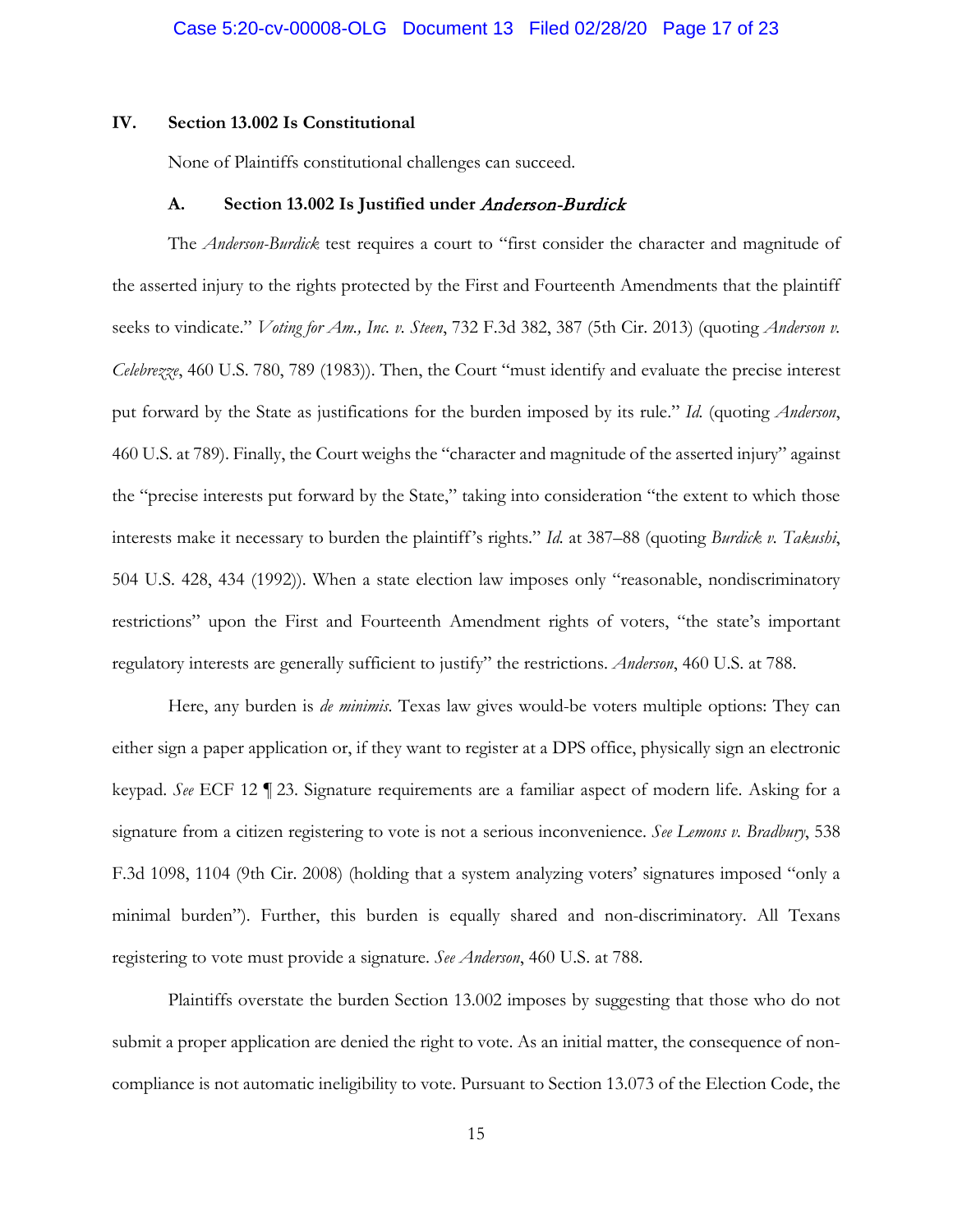# Case 5:20-cv-00008-OLG Document 13 Filed 02/28/20 Page 18 of 23

voter registrar sends a letter informing the applicant that the application is incomplete. If the applicant submits a proper application within ten days, the application will be considered submitted as of the original submission date. *See* Tex. Elec. Code § 13.073. Moreover, Plaintiffs conflate the *burden of complying* and the *consequence of not complying*. Under *Anderson-Burdick*, the former matters; the latter does not. *See Crawford v. Marion Cty. Election Bd.*, 553 U.S. 181, 198 (2008) (lead opinion) (analyzing the burden on voters of obtaining identification rather than the consequence of attempting to vote without identification); *id.* at 209 (Scalia, J., concurring in the judgment) (same).

Section 13.002 imposes only minimal, non-discriminatory burdens. It is therefore subject to relaxed scrutiny. *See Burdick*, 504 U.S. at 434. But in this case, the State's important interests would justify Section 13.002 under any level of scrutiny.

First, Section 13.002 helps maintain accurate voting rolls and combat fraud. Inaccuracies in voter registration are a serious problem. *See Husted v. A. Philip Randolph Inst.*, 138 S. Ct. 1833, 1838 (2018) ("It has been estimated that 24 million voter registrations in the United States—about one in eight—are either invalid or significantly inaccurate."). Texas has a weighty "interest in preventing voter registration fraud," *Voting for Am.*, 732 F.3d at 394–95, and other inaccuracy-causing conduct. "Any corruption in voter registration affects a state's paramount obligation to ensure the integrity of the voting process and threatens the public's right to democratic government." *Id.* at 394. Requiring a signature impresses upon the applicant the importance of providing accurate information. And because a signature could be used against a fraudster, Section 13.002 both deters fraud and assists law enforcement in detecting and prosecuting that fraud.

Moreover, Texas has an interest in maintaining the solemnity of voter registration. The right to vote has been called "sacred." *Trustees of Dartmouth Coll. v. Woodward*, 17 U.S. (4 Wheat.) 518, 701 (1819); *Save Our Aquifer v. City of San Antonio*, 237 F. Supp. 2d 721, 727 (W.D. Tex. 2002). The exercise of a sacred right should be undertaken seriously, not casually. The State's signature requirement helps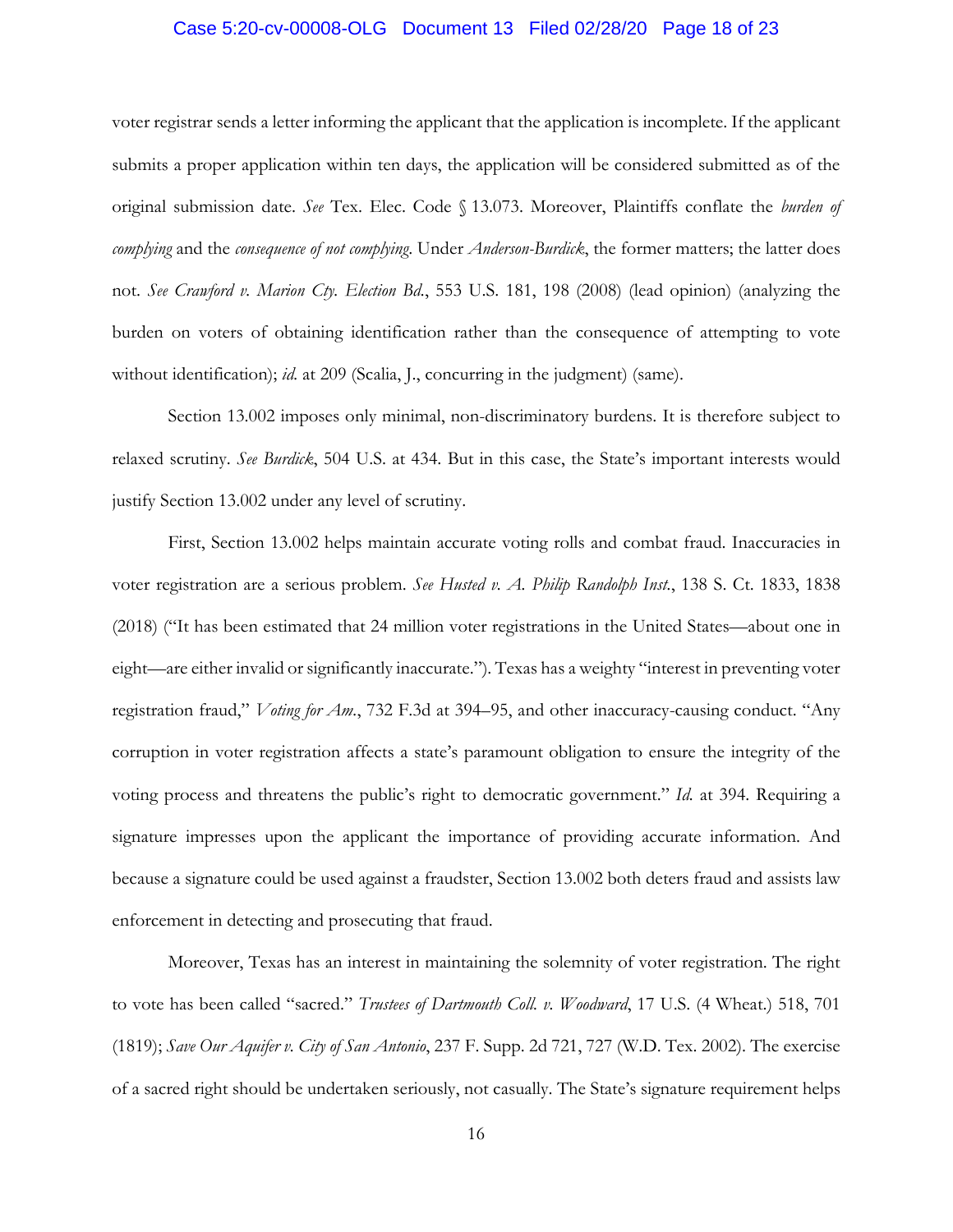### Case 5:20-cv-00008-OLG Document 13 Filed 02/28/20 Page 19 of 23

to impress upon would-be voters the serious nature of the rights and obligations connected to voting. People are accustomed to important events requiring signatures. An application for a marriage license must be signed in person. *See* Tex. Fam. Code § 2.002(5). Purchasing a home often requires in-person signatures, and the same is true for consenting to a medical procedure. Requiring that kind of signature sets the activity apart from routine events, such as online transactions that require only an electronic "signature" like clicking "I agree" to various unread terms and conditions.

In light of the minimal burden on voters and the weighty State interests supporting it, Section 13.002 is constitutional under the *Anderson-Burdick* framework.

#### **B. The Signature Requirement Is Not Discriminatory**

Section 13.002 does not violate the Equal Protection Clause. It applies equally to all applicants. *See supra* Part IV.A. Plaintiffs complain that local officials distinguish between applications "based upon the method by which [the applicants] signed their applications." ECF 12 ¶ 34. The difference between methods of signing does not trigger heightened scrutiny, and Section 13.002 easily survives rational-basis review for the reasons stated above. *See supra* Part IV.A.

Plaintiffs also contend that a lack of guidance to local officials "inevitably results in the arbitrary denial of voter registration applications, and by extension the right to vote." ECF 12 ¶ 34. That is not a plausible factual allegation. First, as explained above, the designation of an application as incomplete leads to an opportunity to correct the application, not the denial of the right to vote. *See supra* Part IV.A. Second, there is no reason to think local officials apply Section 13.002 arbitrarily. In compliance with state law, they all seek to determine whether an applicant properly signed the form in question. Perhaps some improper signatures go undetected, but the possibility of imperfect enforcement does not render a law arbitrary. "[T]he failure to enforce a right, or cure a wrong, in one situation is not a defense to enforcing that right or curing that wrong in another situation." *Moses v. Wash. Par. Sch. Bd.*, 379 F.3d 319, 323 (5th Cir. 2004). A motorist caught speeding cannot object to a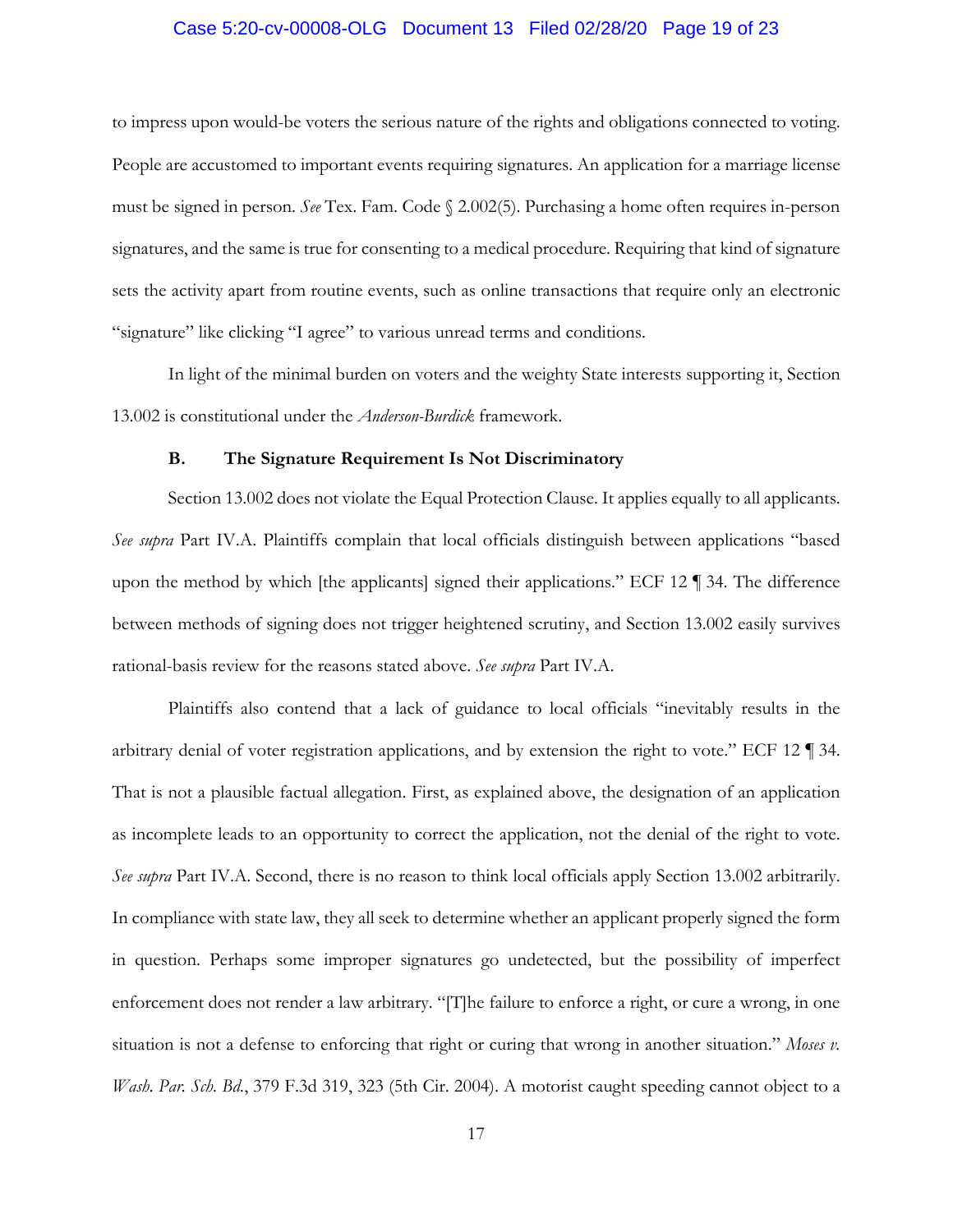### Case 5:20-cv-00008-OLG Document 13 Filed 02/28/20 Page 20 of 23

ticket on the ground that the officer failed to catch other speeders too. *Cf. Engquist v. Ore. Dep't of Agr.*, 553 U.S. 591, 604 (2008) ("[A]ssuming that it is in the nature of the particular government activity that not all speeders can be stopped and ticketed, complaining that one has been singled out for no reason does not invoke the fear of improper government classification."). Plaintiffs cannot complain that some applicants might get away with passing off an improper signature in violation of Section 13.002.

### **C. Plaintiffs' New-Found Due Process Claim Fails as a Matter of Law**

Plaintiffs' original complaint brought a state-law claim. *See* ECF 1 ¶¶ 41–43. After the Secretary moved to dismiss that claim, *see* ECF 10 at 19–20, Plaintiffs repackaged it as a substantive-due-process claim based on the "violation of state election law." ECF 12 ¶ 42. "Converting alleged violations of state law into . . . due process claims improperly bootstraps state law into the Constitution." *Stern v. Tarrant Cty. Hosp. Dist.*, 778 F.2d 1052, 1056 (5th Cir. 1985) (en banc). "[T]he due process clause does not require a state to implement its own law correctly." *FM Props. Operating Co. v. City of Austin*, 93 F.3d 167, 174 (5th Cir. 1996) (quotation omitted).

Plaintiffs' substantive-due-process claim fails because "[s]tate law is not a source of liberty interests that are substantively protected by the Fourteenth Amendment . . . ." *Jordan v. Fisher*, 823 F.3d 805, 812 (5th Cir. 2016); *see also id.* at 810 ("The [substantive] component of the due process clause does not rest on state law."). "[B]oth logic and precedent counsel against our using the substantive protections of the due process clause to constitutionalize what is otherwise purely a question of state law." *Levitt v. Univ. of Tex. at El Paso*, 759 F.2d 1224, 1231 (5th Cir. 1985).

Plaintiffs rely on *Duncan v. Poythress*. 657 F.2d 691 (5th Cir. Unit B Sept. 28, 1981), but it does not apply here and is not good law regardless. *Duncan* considered a narrow question: whether substantive due process is violated "if state officials refuse to call an election as required by state law." *Id.* at 696. The court issued an equally narrow holding: State officials may not "disenfranchise voters in violation of state law so that they may fill the seats of government through the power of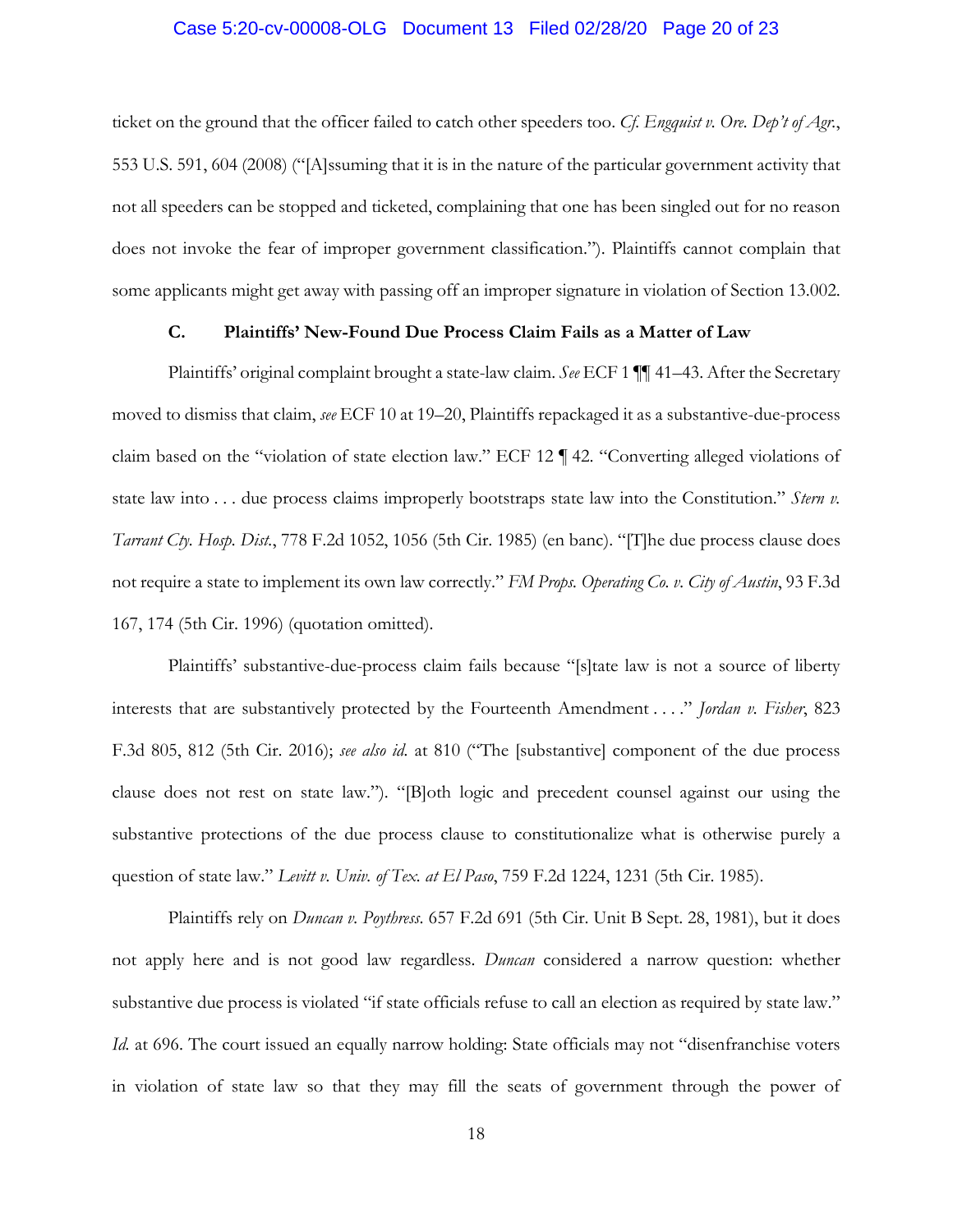### Case 5:20-cv-00008-OLG Document 13 Filed 02/28/20 Page 21 of 23

appointment." *Id.* at 704. The *Duncan* plaintiffs were "not asking the federal courts to . . . enter into the details of the administration of an election." *Id.* at 703 (quotation and parentheses omitted). "Their request [wa]s far simpler and more basic: they ask for the election itself, as required by state law." *Id.*

Here, Plaintiffs do not allege the Secretary has cancelled any election or issued any appointments. Instead, they ask this Court to "enter into the details of" election administration: What should the Secretary of State do about local officials' implementation of the signature requirement? And as explained above, this case does not involve any "disenfranchisement." People who submit improper applications are notified of the error and invited to submit a proper application.

A dispute about registration-application signatures is one of many " 'garden variety' election disputes, which do not rise to the level of constitutional deprivation." *Welch v. McKenzie*, 765 F.2d 1311, 1317 (5th Cir. 1985). Just as "an ordinary dispute over the counting and marking of ballots, involving complaints about missing signatures" does not state a substantive due process claim, neither does Plaintiffs' claim about signatures on registration applications. *Id.*

In any event, *Duncan* is not good law. The opinion has never been binding within the Fifth Circuit,<sup>3</sup> and subsequent Supreme Court precedent precludes applying *Duncan* here. First, Plaintiffs' attempted use of *Duncan* is inconsistent with the Supreme Court's later decision that sovereign

 $\overline{a}$ 

 $3$  Although the opinion was originally published as a Fifth Circuit "Unit B" (i.e., the future Eleventh Circuit) decision on September 28, 1981, the case was not yet final. After the former Fifth Circuit split on October 1, 1981, a petition for rehearing en banc was filed and denied. *See* Exhibit A (docket sheet provided by Eleventh Circuit Clerk's Office). Thereafter, the Supreme Court granted a writ of certiorari to the Eleventh Circuit, *see* 455 U.S. 937 (Feb. 22, 1982), but then dismissed it as improvidently granted, *see* 459 U.S. 1012 (Nov. 15, 1982). A few days later, the mandate issued and the judgment and opinion became effective. *See* Exhibit A; Fed. R. App. P. 41 (providing that a court's mandate—which "consists of" the judgment, the opinion, and directions regarding costs—"is effective when issued"). But even if *Duncan* were considered a Fifth Circuit precedent, it would not be binding because Fifth Circuit judges never got a chance to decide whether to take the case en banc. *See Thomas v. Bryant*, 938 F.3d 134, 189 (5th Cir.) (Willet, J., dissenting), *reh'g en banc granted*, 939 F.3d 629 (5th Cir. 2019) (suggesting an opinion should not be binding precedent "if the full court cannot take it en banc").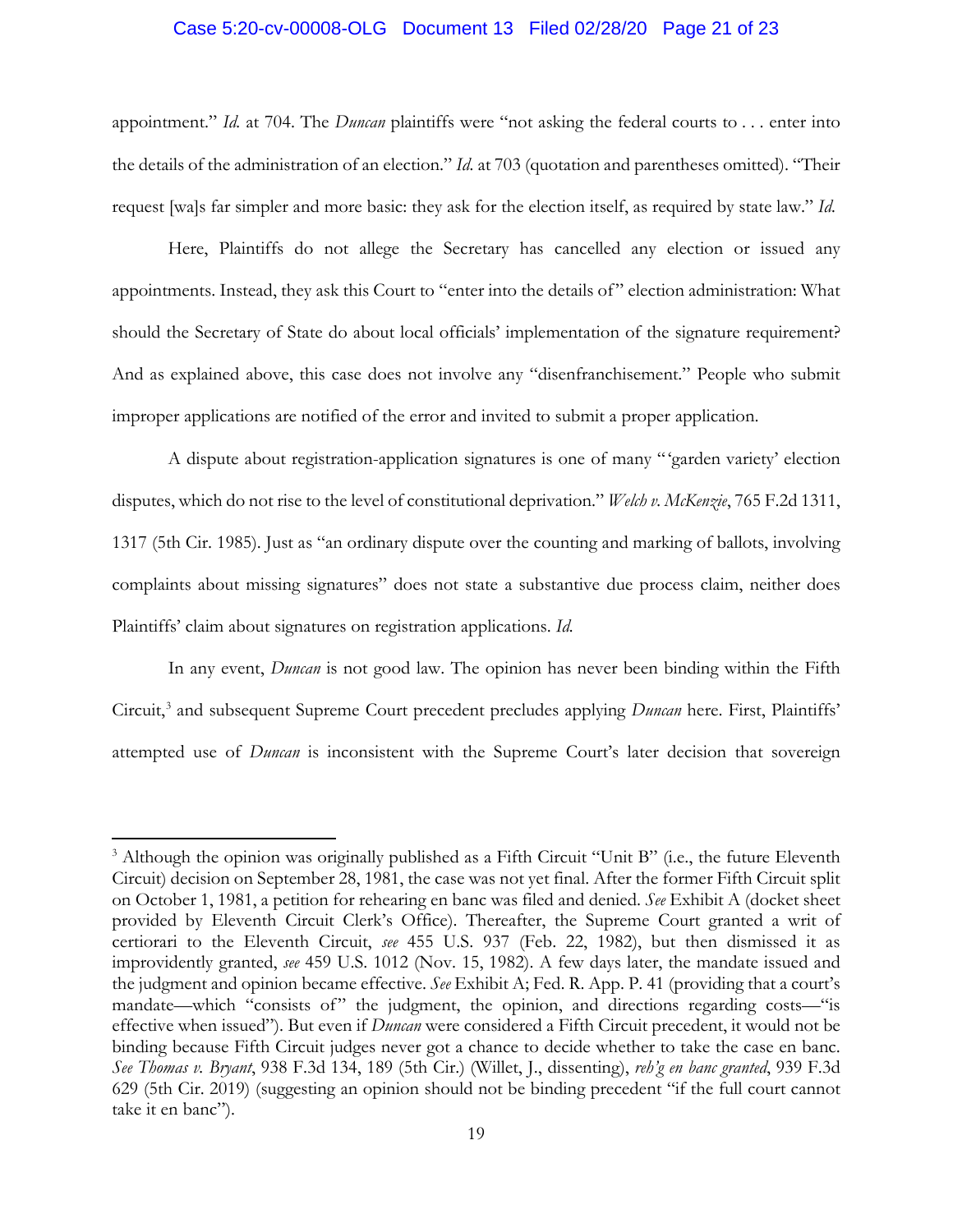### Case 5:20-cv-00008-OLG Document 13 Filed 02/28/20 Page 22 of 23

immunity bars efforts to sue state officials for violations of state law. *See Pennhurst State Sch. & Hosp. v. Halderman*, 465 U.S. 89, 106 (1984); ECF 10 at 19–20 (explaining why Plaintiffs' state-law claim was barred). Second, Plaintiffs do not allege that the behavior they challenge "is so egregious, so outrageous, that it may fairly be said to shock the contemporary conscience." *Cty. of Sacramento v. Lewis*, 523 U.S. 833, 847 n.8 (1998). That is a "threshold question" for "a due process challenge to executive action." *Id.* Third, Plaintiffs' claimed right—the right to submit a voter registration application with an electronic signature—is not "deeply rooted in this Nation's history and tradition" or "implicit in the concept of ordered liberty." *Washington v. Glucksberg*, 521 U.S. 702, 721 (1997).

Moreover, Plaintiffs contend they have textually explicit sources for their voting-rights claims: the First Amendment and the Equal Protection Clause. *See* ECF 12 ¶¶ 33, 36. Thus, they cannot rely on the "generalized notion of 'substantive due process.'" *Graham v. Connor*, 490 U.S. 386, 395 (1989) ("Because the Fourth Amendment provides an explicit textual source of constitutional protection against this sort of physically intrusive governmental conduct, that Amendment, not the more generalized notion of 'substantive due process,' must be the guide for analyzing these claims.").

In any event, the Secretary has not violated state law. Demanding an original signature on registration applications is perfectly consistent with the statute's requirement that the application be "signed by the applicant." Tex. Elec. Code § 13.002(b). To the extent the Court concludes the Secretary has enforced Section 13.002 through adoption of a "wet signature rule" or any other "interpretation," *but see supra* Part I, the Secretary's interpretation of the statute is entitled to deference. *See Voting for Am.*, 732 F.3d at 387; R.R. Comm'n of Tex. v. Tex. Citizens for a Safe Future & Clean Water, 336 S.W.3d 619, 624 (Tex. 2011).

#### **CONCLUSION**

The Secretary respectfully requests that the Court dismiss Plaintiffs' Complaint.